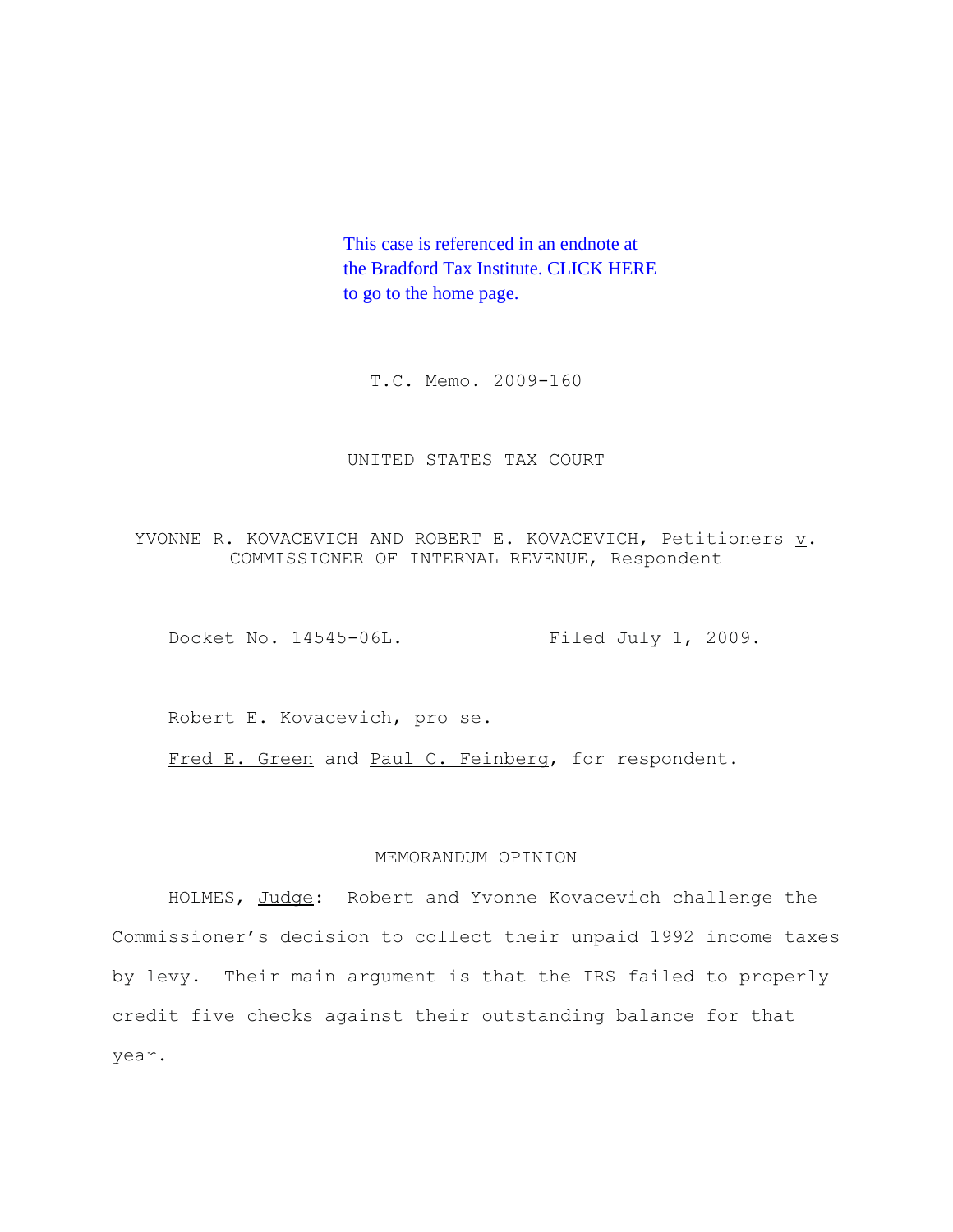#### Background<sup>1</sup>

This case is one of several arising from a long-running dispute between Robert Kovacevich and the IRS about whether he was an employee or an independent contractor of his law firm. The firm changed its name during the years this dispute raged, which can make following the cases from year to year confusing. But the year before us is 1992, so we begin there.

In 1992, Robert's firm (which he had incorporated) was named Robert E. Kovacevich, P.S., and he treated himself as an independent contractor--meaning that the firm did not withhold payroll taxes from what it paid him. This was to the firm's advantage, because employers must generally deduct and withhold payroll taxes--including income tax, Social Security (FICA) tax, Medicare tax, and unemployment (FUTA) tax--from their employees' paychecks. The income tax withheld is a credit against the income tax owed by the taxpayer at the end of the year. FICA tax has two portions, one paid by the employer and one paid by the employee; the employer pays its portion and withholds the employee's. Employers must deposit withheld income and FICA taxes into a bank account within a short time after the

 $- 2 -$ 

<sup>&</sup>lt;sup>1</sup> This background information comes from  $W$ . Mgt., Inc. v. United States, 45 Fed. Cl. 543 (2000), Kovacevich v. Commissioner, T.C. Memo. 2003-161, affd. 177 Fed. Appx. 561 (9th Cir. 2006), W. Mgt., Inc. v. Commissioner, T.C. Memo. 2003-162, affd. in part and remanded in part 176 Fed. Appx. 778 (9th Cir. 2006), and W. Mqt., Inc. v. Commissioner, T.C. Memo. 2007-211, affd. 314 Fed. Appx. 65 (9th Cir. 2009).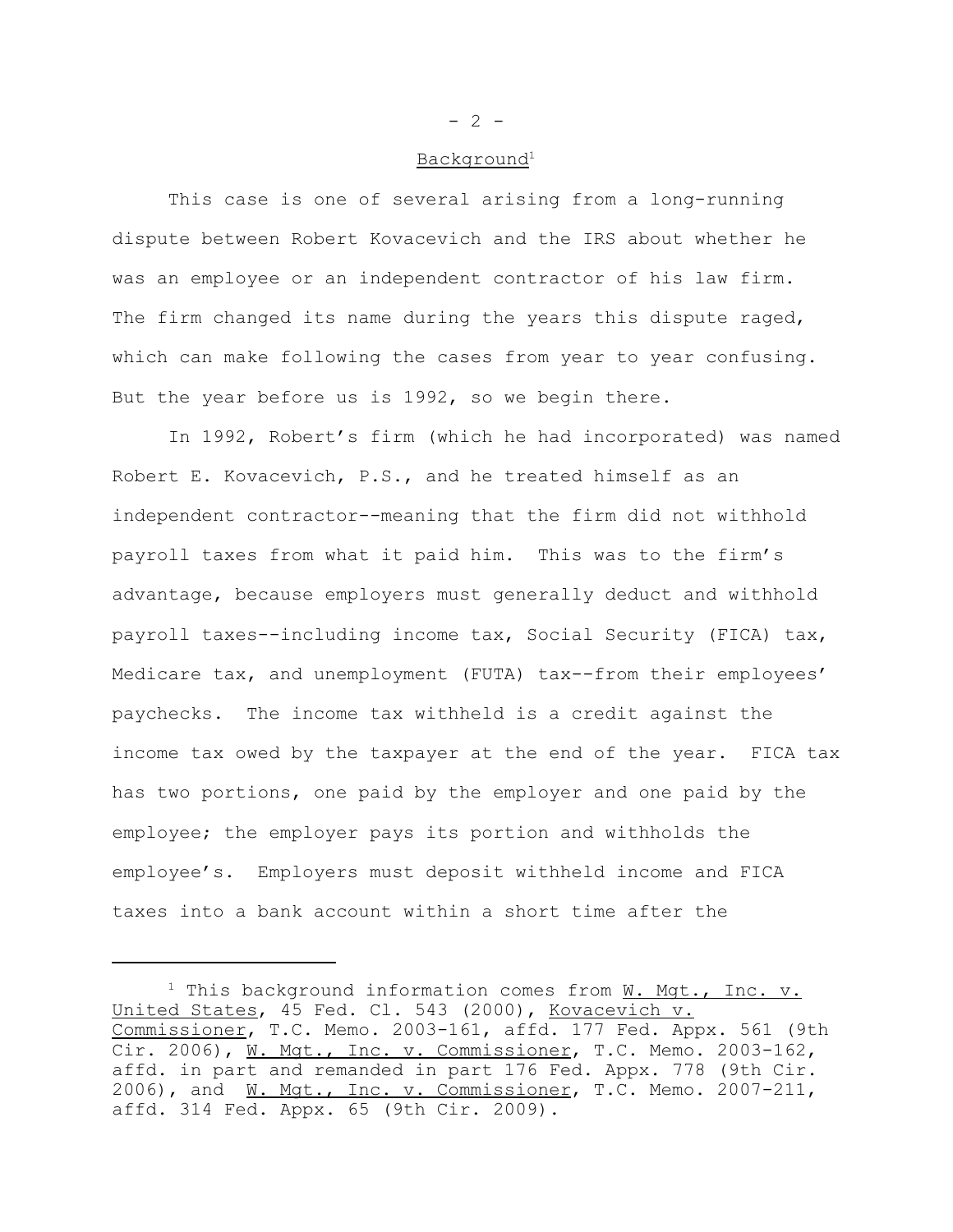employee's paycheck is cut. This is called the "trust fund" system because it is deemed a special fund in trust for the United States under section  $7501(a)$ .<sup>2</sup> Slodov v. United States, 436 U.S. 238, 243 (1978). If a corporate employer doesn't pay over the withheld money, the Commissioner may collect it from a "responsible person"; i.e., an actual person who was required to pay over the tax. Money that's collected this way is called a trust-fund-recovery-penalty tax. Sec. 6672.

By characterizing Robert as a self-employed individual, his firm was making him responsible for paying all those taxes otherwise collected through payroll deductions. When he and his wife filed their 1992 tax return, they reported \$90,000 that he got from the firm as self-employment income, and paid \$5,570 in self-employment tax under section 1401, which is a tax equal to the employer's portion of the FICA tax. Kovacevich, T.C. Memo. 2003-161; Western Management, 45 Fed. Cl. at 548.

The Commissioner disagreed with the Kovaceviches about whether Robert was an independent contractor. He asserted that Robert was an employee, and sent the Kovaceviches a notice of deficiency based in part on that belief, but also disallowing various deductions and claiming that Robert and Yvonne had failed

 $- 3 -$ 

 $2$  Unless otherwise indicated, references to sections in this opinion are to the Internal Revenue Code as amended, and all references to Rules are to the Tax Court's Rules of Practice and Procedure.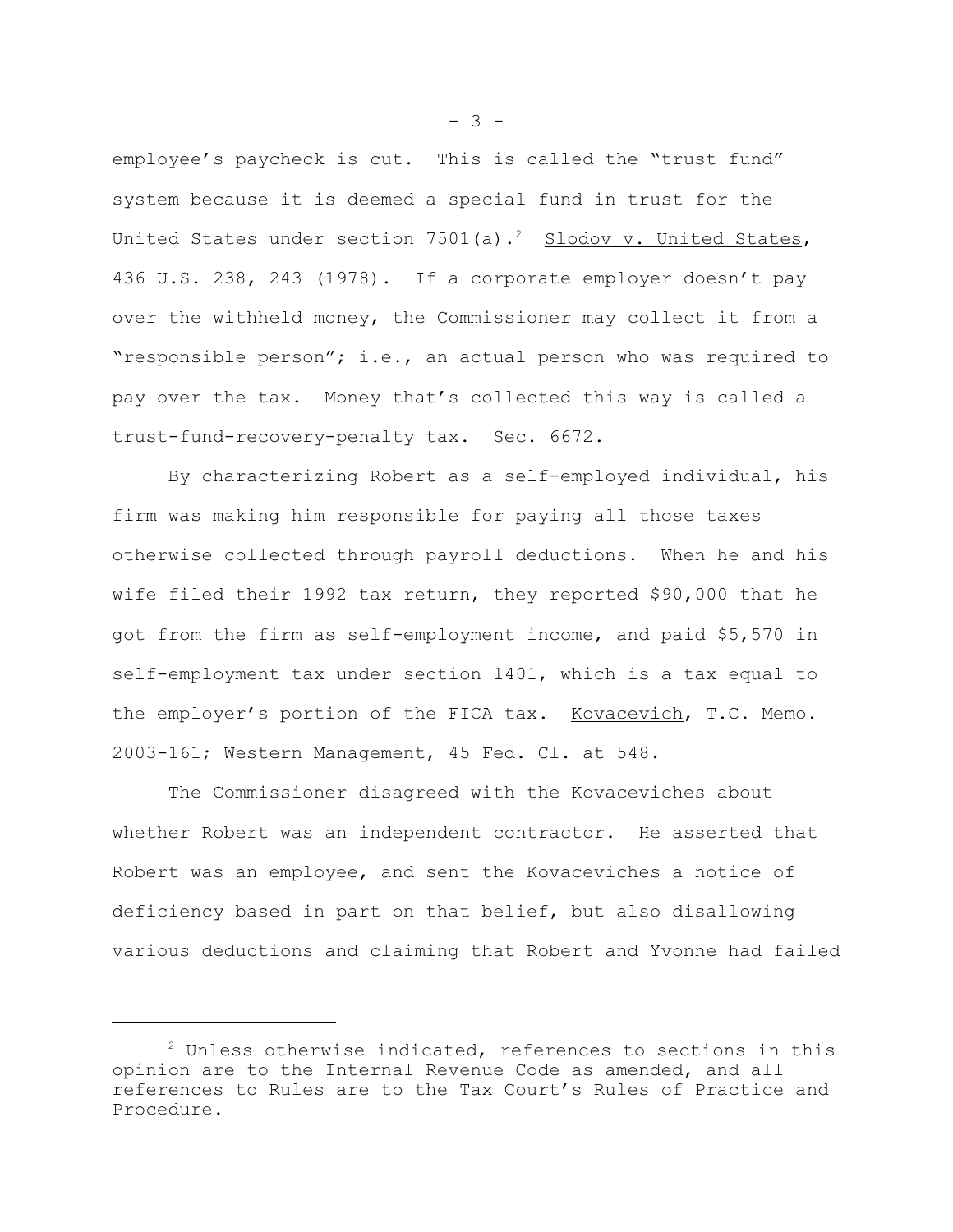to report about \$45,000 in additional income. Kovacevich, T.C. Memo. 2003-161.

The Kovaceviches filed a petition with our Court. After finding in the Commissioner's favor on most issues, we ordered a computation under Rule  $155.^3$  The Kovaceviches asked us to take several checks into consideration as part of this computation process, but we denied those requests and upheld the Commissioner's computations, finding a \$13,329 deficiency and an accuracy-related penalty under section 6662 of \$2,160 for 1992. Kovacevich, T.C. Memo. 2003-161, Kovacevich v. Commissioner, No. 12815-99 (T.C. Jan. 15, 2004) (order and decision). The Kovaceviches appealed and the Ninth Circuit affirmed. Kovacevich, 177 Fed. Appx. 561 (9th Cir. 2006).

The Commissioner's recharacterization of Robert as an employee of his law firm had a couple important effects. The first was to eliminate the Kovaceviches' liability for Robert's self-employment tax, but also eliminate their right to deduct half that tax as a personal deduction.

The second important effect was to cast the entire obligation to pay employment taxes onto Robert's firm, which by then had changed its name to Western Management, Inc. The Commissioner went after the firm for its failure to pay

<sup>3</sup> Rule 155 allows the Court to issue an opinion but withhold a final decision until the parties submit computations of the correct amount to be included.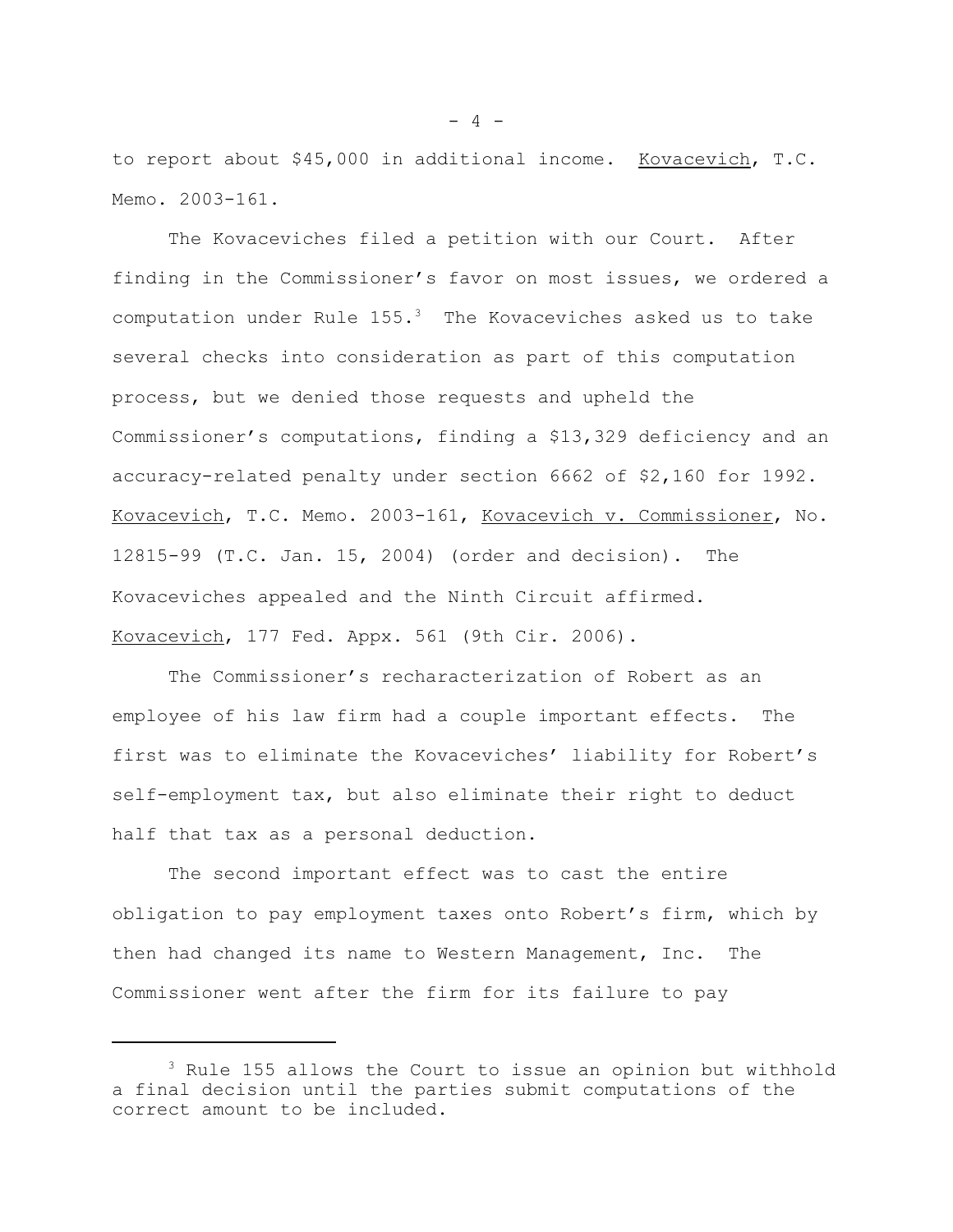employment taxes for Robert's services by issuing it a notice of deficiency for 1994 and the first quarter of 1995. Western Management also filed a petition with our Court, but we again upheld the Commissioner's determination. Western Management, T.C. Memo. 2003-162. Part of this case was another computational dispute and the Ninth Circuit remanded it to us to review whether the Commissioner had considered certain credits against the company's liability. Western Management, 176 Fed. Appx. 778, 781 (9th Cir. 2006). We found on remand that, as of 2004, the Kovaceviches themselves had paid all taxes related to the wages Robert earned during the periods at issue. Under section 3402(d), these payments had to be credited to Western Management's account, reducing the firm's deficiency to zero. Western Management v. Commissioner, No. 12686-99 (T.C. Aug. 3, 2007) (order and decision). Western Management appealed this decision too, claiming we should have abated the FICA and FUTA taxes it owed and should have awarded it attorney's fees. The Ninth Circuit recently affirmed our ruling. Western Management v. Commissioner, 314 Fed. Appx. 65 (9th Cir. 2009).

But the Kovaceviches' 1992 individual income-tax case and Western Management's 1994-and-a-bit-of-1995 employment-tax case were only two fronts in their war with the IRS. The Commissioner also determined that Western Management owed employment taxes for 1991, 1992, and 1993. Western Management paid up and sued for a

 $-5 -$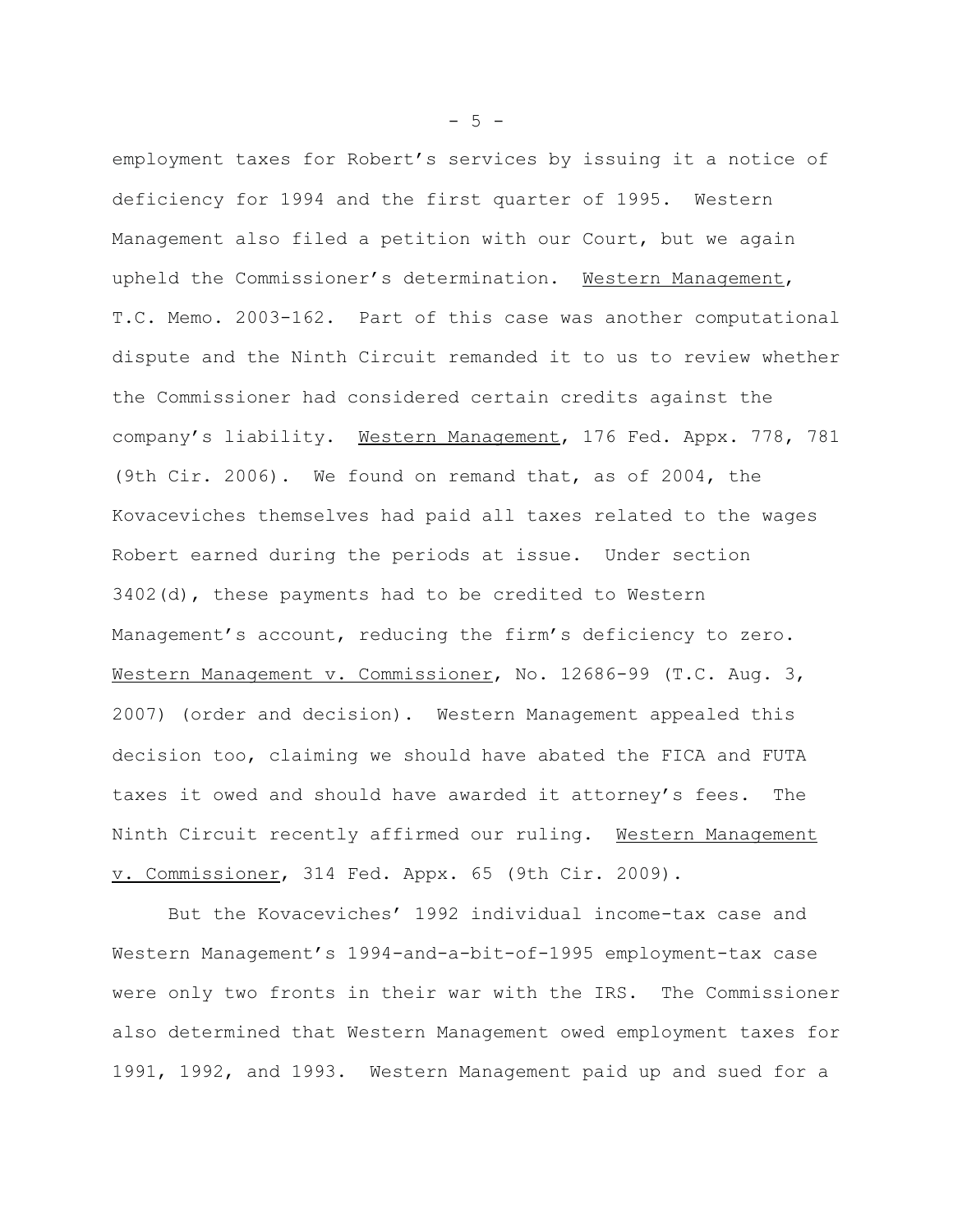refund in the Court of Federal Claims. Western Management v. United States, 45 Fed. Cl. 543 (2000). The key issue in that case was the same as it was in the earlier Tax Court cases: Was Robert an employee or an independent contractor? And the Claims Court answered that question the same way we had--finding that he was an employee. That case, however, seems to be stuck on crediting questions. See id. at 553 n.11. As of June 2009, that phase had not yet concluded.

In 2004, the Commissioner opened another front by assessing a trust-fund-recovery penalty under section 6672 against Robert for all four quarters of 1994 and the first quarter of 1995. As mentioned above, the Code lets the IRS collect unpaid employer taxes as a penalty from "any person required to collect, truthfully account for, and pay over any tax imposed by this title" in the amount of 100 percent of the unpaid tax--the Commissioner, in other words was claiming that Robert was a "responsible person" for his firm.

And that brings us back to the 1992 tax year for the Kovaceviches themselves. We had entered decision against them in 2003 and, though they had appealed our decision, the Commissioner assessed the amount we found due, see sec. 7485,<sup>4</sup> and began

 $- 6 -$ 

<sup>4</sup> Section 6213 bars the IRS from assessing a tax liability until our decision becomes final, and section 7481 makes our decisions final only when all opportunities for appeal have been exhausted. But section 7485 trumps this by stating that (continued...)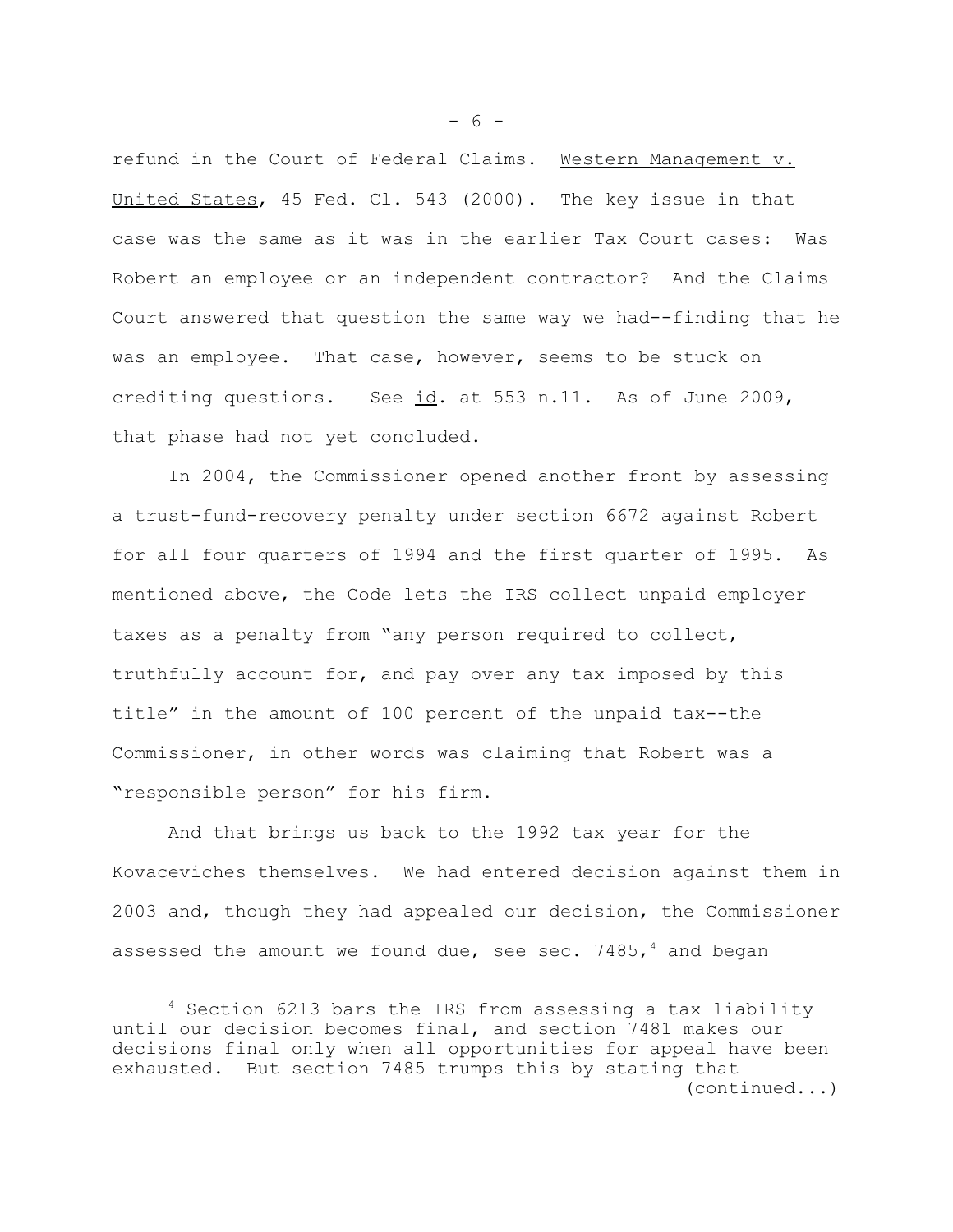trying to collect it. In April 2005, the Commissioner sent them a notice that he intended to levy upon their property to collect what was by then more than \$10,000. They each mailed back a timely request for a collection due process (CDP) hearing. Before the hearing, the Kovaceviches sent the Appeals officer copies of four checks they believed should be credited to their 1992 account. The Appeals officer held the hearing and in July 2006 sent them a notice of determination upholding the levy. In this notice, the Appeals officer explained that she would not consider whether the IRS had properly credited the checks the Kovaceviches claim to have sent, reasoning that this was an impermissible challenge to their underlying tax liability, see sec.  $6330(c)(2)(B)$ , that the checks related to years not at issue in the CDP hearing, or that she shouldn't do so because the crediting matter was in front of the Tax Court on remand from the Ninth Circuit as part of the Western Management line of cases.

She also rejected the Kovaceviches' request that she contact the Social Security Administration to ensure the proper crediting of Robert's SSA account once the question of his status as an employee or independent contractor was settled, stating that this claim could be made only via a claim for refund outside of the

 $- 7 -$ 

 $4$ (...continued) assessment shall only be stayed during an appeal if the taxpayer posts a bond. There is no evidence the Kovaceviches did that.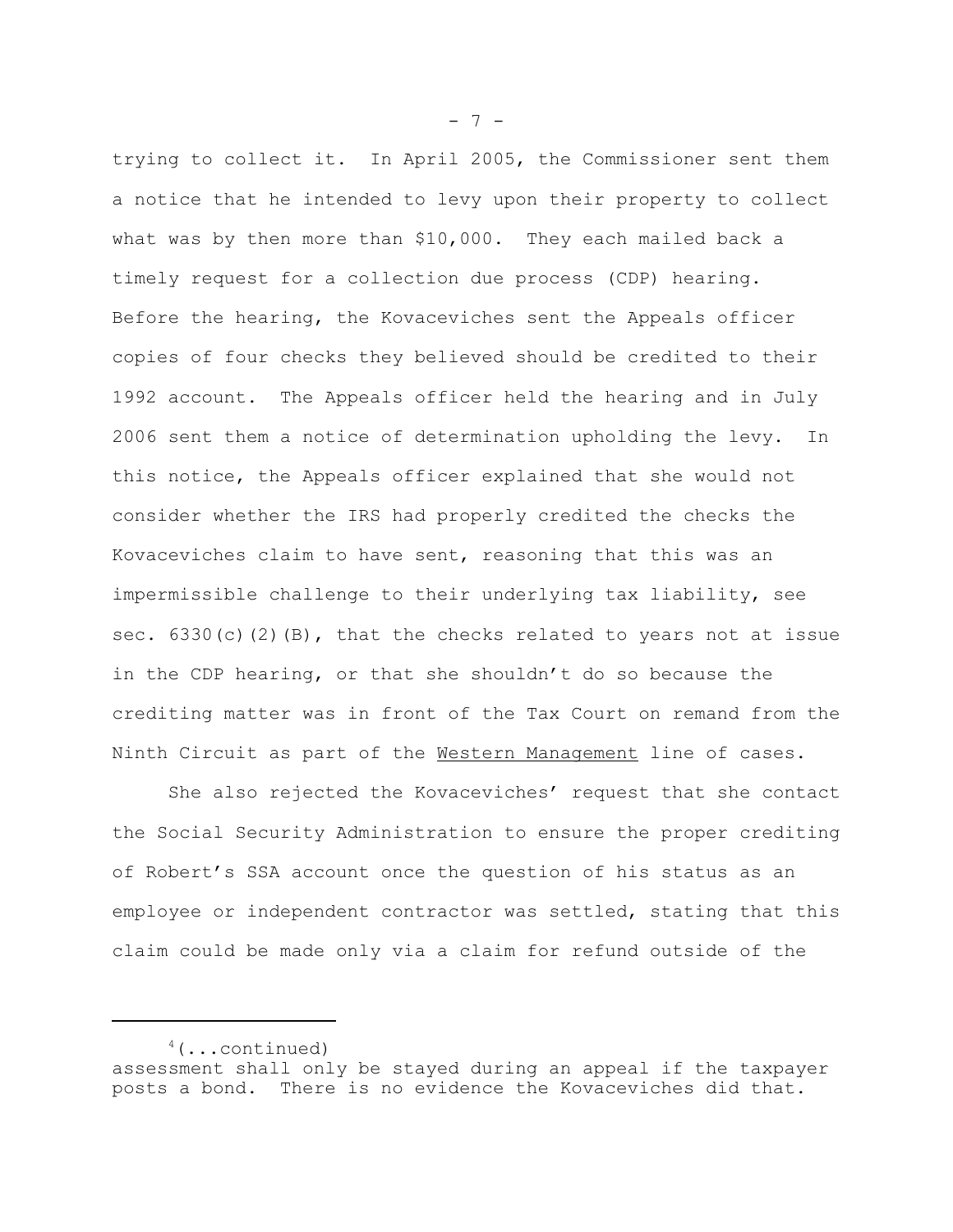collections hearing process.<sup>5</sup> But then, perhaps out of an abundance of caution, she attached a table showing that she had researched three of the four checks and found them applied to liabilities other than the Kovaceviches' unpaid 1992 liability.

On appeal, the Kovaceviches argue mainly that the Appeals officer abused her discretion in finding that the four checks they brought to her attention did not need to be credited to their 1992 tax debt. $6$  They also argue that the Commissioner should have credited their 1992 account for the amount of a fifth check--number 10376--which they produced at trial.

<sup>&</sup>lt;sup>5</sup> The Kovaceviches also paid a filing fee for the IRS to consider a collections alternative. The IRS later returned the fee after the Kovaceviches failed to provide any of the required information.

<sup>6</sup> The Kovaceviches make one meritless argument–-that it was an abuse of discretion not to give them a certified transcript, Form 4340, at the hearing. We routinely hold that nothing in the Code requires an Appeals officer to furnish a taxpayer with a Form 4340 during a CDP hearing. See, e.g., Nestor v. Commissioner, 118 T.C. 162, 166 (2002).

They also ask us to reopen the trial record so they can call the IRS employee who they say was responsible for the audit of their 1992 taxes. But what goes on during audits is immaterial to the de novo record on which we decide deficiency cases. Greenberg Express, Inc. v. Commissioner, 62 T.C. 324, 327-28 (1974). And this isn't a deficiency case--it's a CDP case where the amount of the liability isn't even an issue.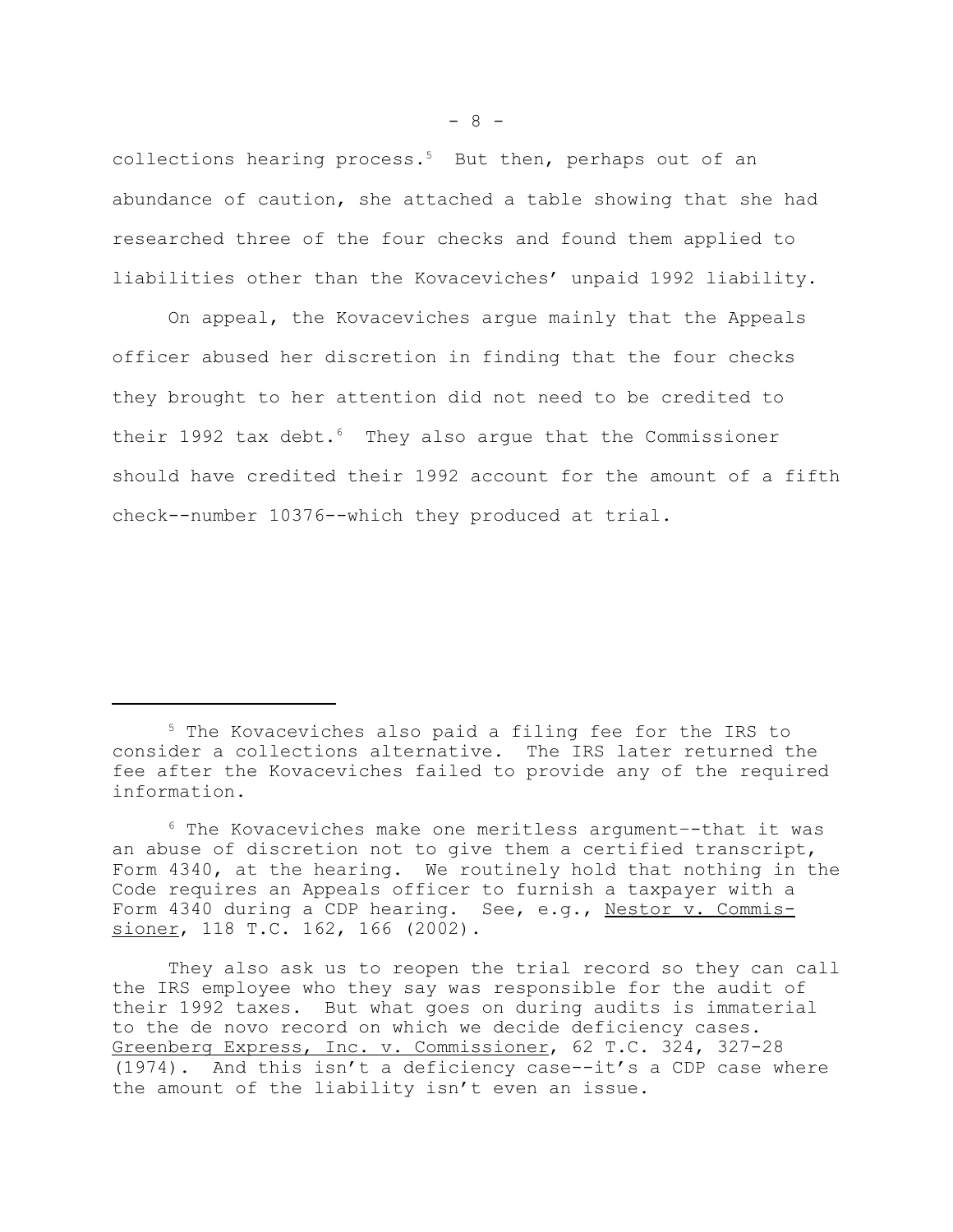# The checks in question are:

| Check | Date     | Amount      | Payor                            | Apply to                                                                                                                                                                                                      |
|-------|----------|-------------|----------------------------------|---------------------------------------------------------------------------------------------------------------------------------------------------------------------------------------------------------------|
| No.   |          |             |                                  |                                                                                                                                                                                                               |
| 3747  | 3/30/91  | \$21,985.48 | Robert E.<br>Kovacevich,<br>P.S. | "Employment tax 3-31-<br>88-9/30/88; 1989;<br>$3/31/89 - 9/30/89$ ;<br>$3/31/90 - 9/30/90''$                                                                                                                  |
| 7438  | 9/30/95  | \$22,583.20 | Robert E.<br>Kovacevich,<br>P.S. | "941 taxes <sup>7</sup> 3/31/92-<br>12/31/92; 941 taxes<br>$3/31/93 - 12/31/93$ .<br>For payment of 941<br>taxes only no<br>interest or<br>penalties"                                                         |
| 10161 | 9/29/03  | \$7,682.00  | Robert and<br>Yvonne             | "Payment of<br>employment tax<br>Western Management<br>Inc. For 6672<br>penalty to<br>withholding tax<br>only. Directed<br>payment for 1994<br>taxes of Robert E.<br>Kovacevich<br>classified as<br>employee" |
| 10376 | 4/28/04  | \$7,514.40  | Robert and<br>Yvonne             | "Payment of<br>employment tax ONLY<br>Western Management<br>Directed<br>Inc.<br>payment for TAX ONLY<br>1994 for Robert E.<br>Kovacevich<br>classified as<br>employee"                                        |
| 7641  | 11/23/04 | \$8,276.50  | Robert and                       | "6672 penalty on                                                                                                                                                                                              |

7 We assume the Kovaceviches intended "941 taxes" to mean Western Management's quarterly employment taxes, which would have been submitted with a Form 941, "Employer's Quarterly Federal Tax Return."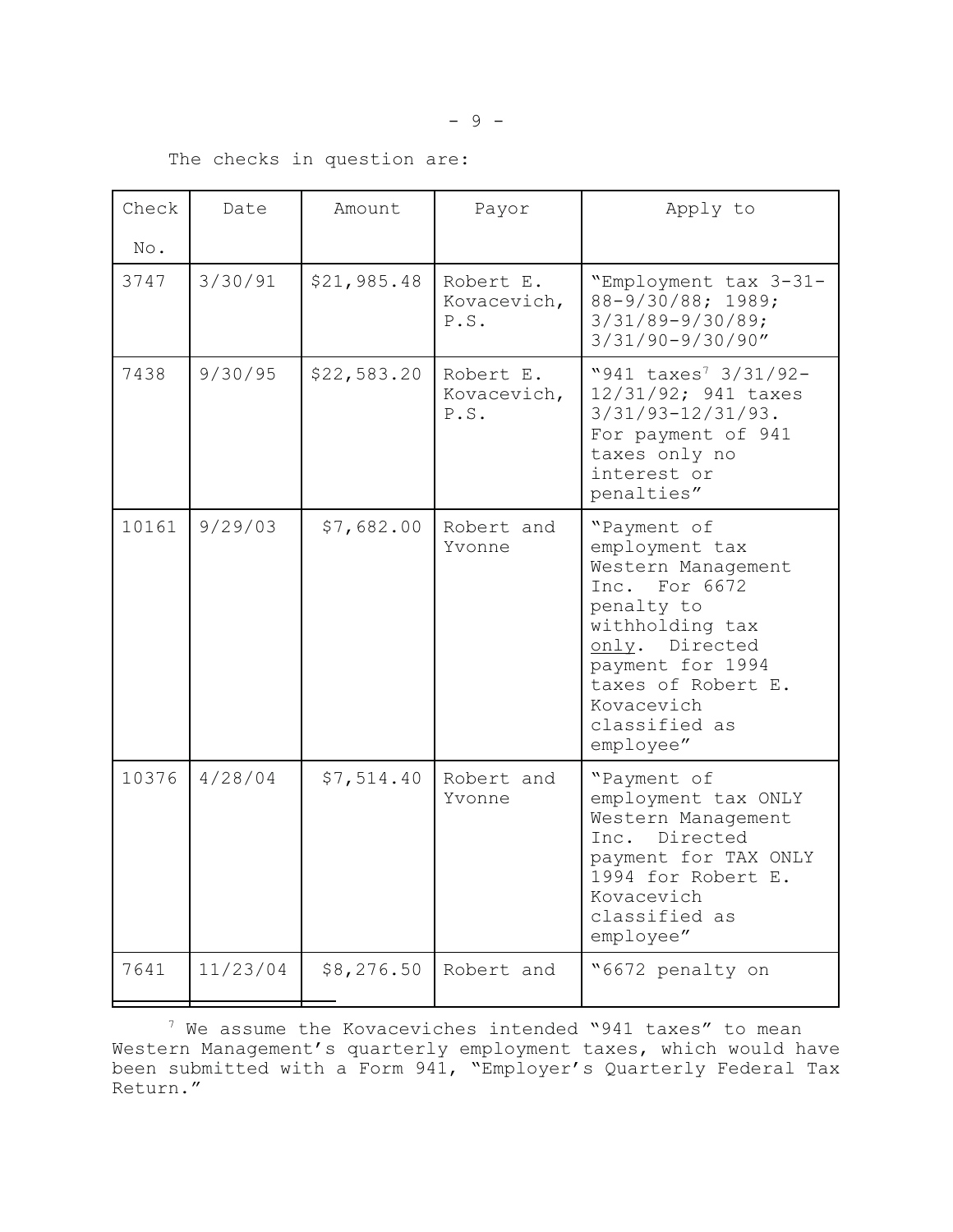The Kovaceviches resided in Spokane, Washington when they filed their petition.

#### Discussion

The Kovaceviches ask us to resolve the check-crediting issue and also object to the Appeals officer's refusal to transmit certain information to the Social Security Administration. Their case--perhaps an easy one if the Appeals officer had simply reviewed IRS records to see whether any of the checks the Kovaceviches showed her should have had any effect on their 1992 individual income-tax liability--instead raises some difficult procedural questions that we need to discuss before reaching the merits of the crediting question:

- ! Can we look at the crediting of check 10376, which the Kovaceviches didn't present at the CDP hearing?
- ! Is an examination of the crediting of payments to the IRS a challenge to a taxpayer's "underlying tax liability" or a dispute about whether the IRS followed an "administrative procedure?"--a question that determines our standard of review; and
- ! Does collateral estoppel or *res judicata* bar later administrative challenges to crediting when they could have been made at the computational stage of an earlier deficiency case?

#### I. Procedural Issues

A. Check 10376

Check 10376 stands by itself because the Kovaceviches did not put that check in front of the Appeals officer during the CDP hearing--meaning we have no determination to review on that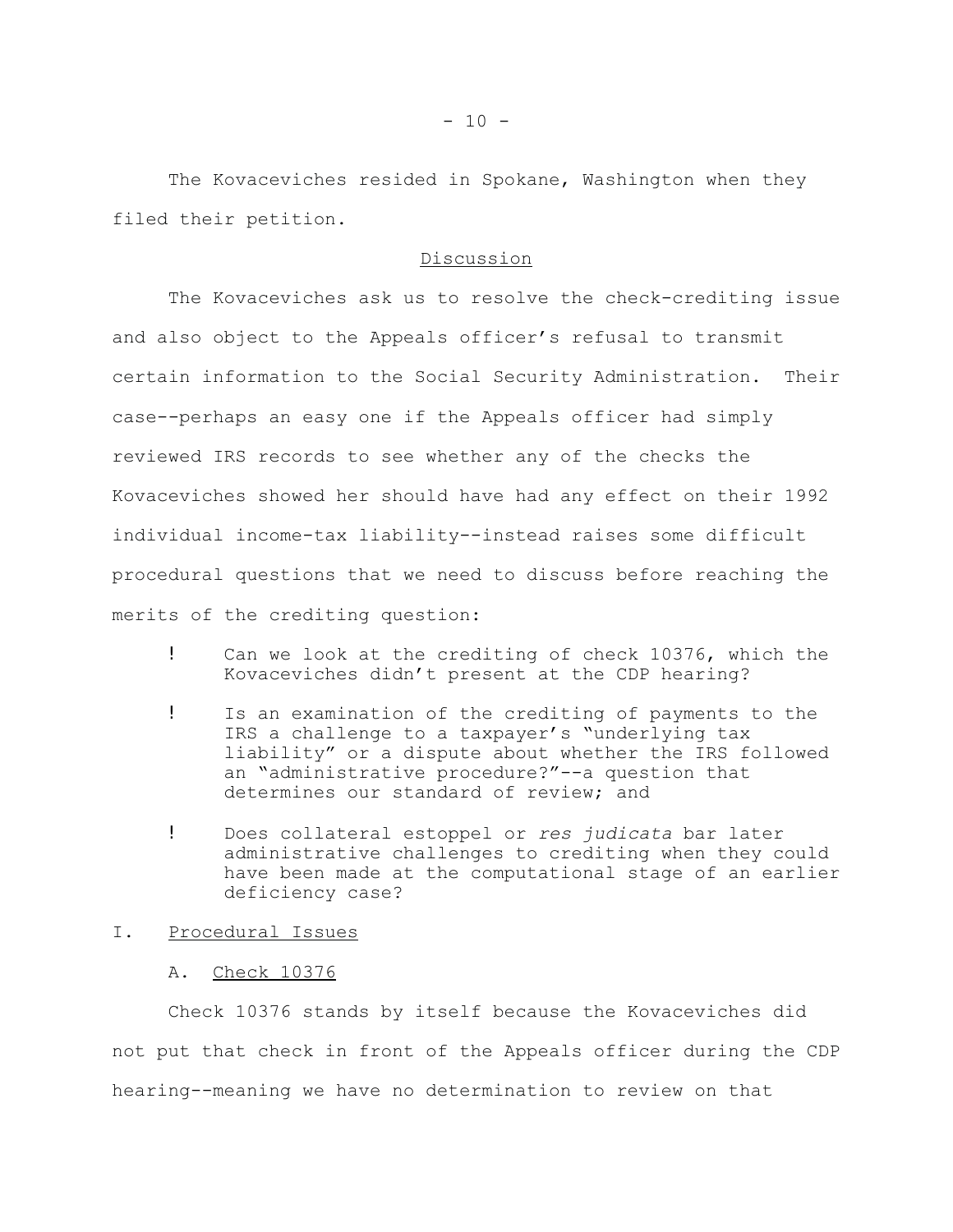question. The Commissioner argues in his brief that we shouldn't consider that check because it was not part of the administrative record. We have already held, however, that we are not limited to the administrative record in reviewing CDP determinations. Robinette v. Commissioner, 123 T.C. 85 (2004), revd. 439 F.3d 455 (8th Cir. 2006). As a reviewed opinion, Robinette remains good law in our Court unless a case is to be appealed to the Eighth Circuit; this case is not. See Golsen v. Commissioner, 54 T.C. 742, 757 (1970), affd. 445 F.2d 985 (10th Cir. 1971).8

Because we do not follow the record rule, we will consider evidence not produced at the CDP hearing if it is relevant to issues raised during the hearing and is admissible under the Federal Rules of Evidence. The Commissioner, however, will often object to evidence that a taxpayer introduces for the first time at trial in our Court on the ground that evidence not put before the Appeals officer during the CDP hearing is irrelevant to the question of whether that officer abused her discretion. Murphy v. Commissioner, 125 T.C. 301, 313-14 (2005), affd. 469 F.3d 27 (1st Cir. 2006). But in this case, the Commissioner did not object to entry of this check into evidence, so we can dodge any

<sup>&</sup>lt;sup>8</sup> In a very recent decision, the Ninth Circuit cited the Eighth Circuit's opinion in Robinette favorably. See Keller v. Commissioner, -- F.3d --, 2009 WL 1532197 (9th Cir. June 3, 2009) at \*4. Given the result we reach in this case, we need not consider Keller's effect on the continuing vitality of our Court's opinion in Robinette.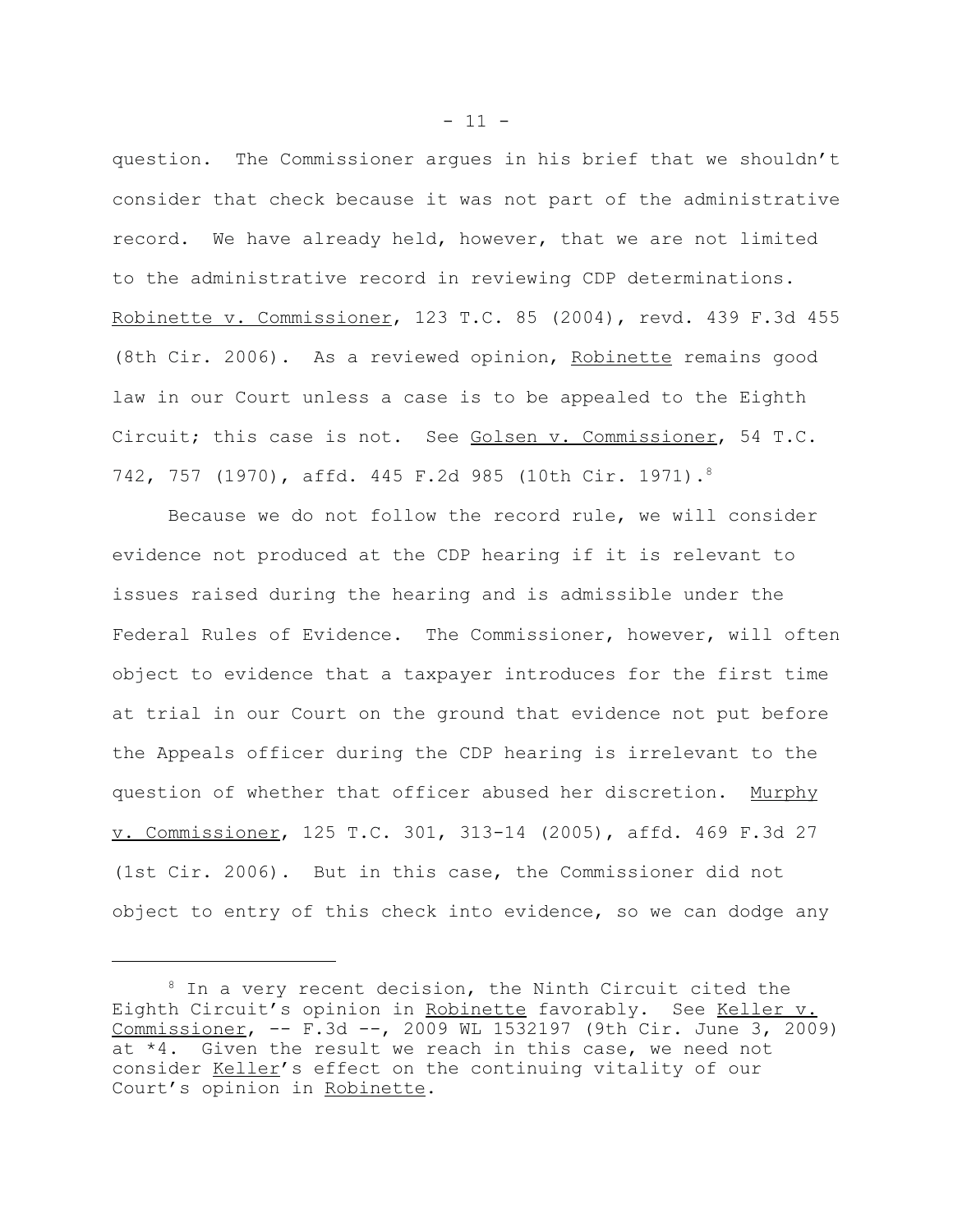further analysis--an evidentiary objection unmade at trial is waived. Fed. R. Evid. 103(a); Fuller v. Commissioner, 20 T.C. 308, 314 (1953), affd. 213 F.2d 102 (10th Cir. 1954).

#### B. Crediting as a Challenge to the Underlying Liability

The Commissioner next concedes on brief that the Appeals officer was wrong to conclude that she need not, or could not, or should not, investigate whether the checks should have been credited against the Kovaceviches' unpaid 1992 liability. We need to explain this concession to explain the problems that it creates.

The concession springs from the Commissioner's reading of section 6330(c), which lists what a taxpayer may raise during a CDP hearing:

SEC. 6330(c). Matters Considered at Hearing.--In the case of any hearing conducted under this section–-

(1) Requirement of investigation.--The appeals officer shall at the hearing obtain verification from the Secretary that the requirements of any applicable law or administrative procedure have been met.

(2) Issues at hearing.--

(A) In general.--The person may raise at the hearing *any relevant issue relating to the unpaid tax* or the proposed levy, including--

(i) appropriate spousal defenses;

(ii) challenges to the appropriateness of collection actions; and

(iii) offers of collection alternatives, which may include the posting of a bond, the substitution of other assets,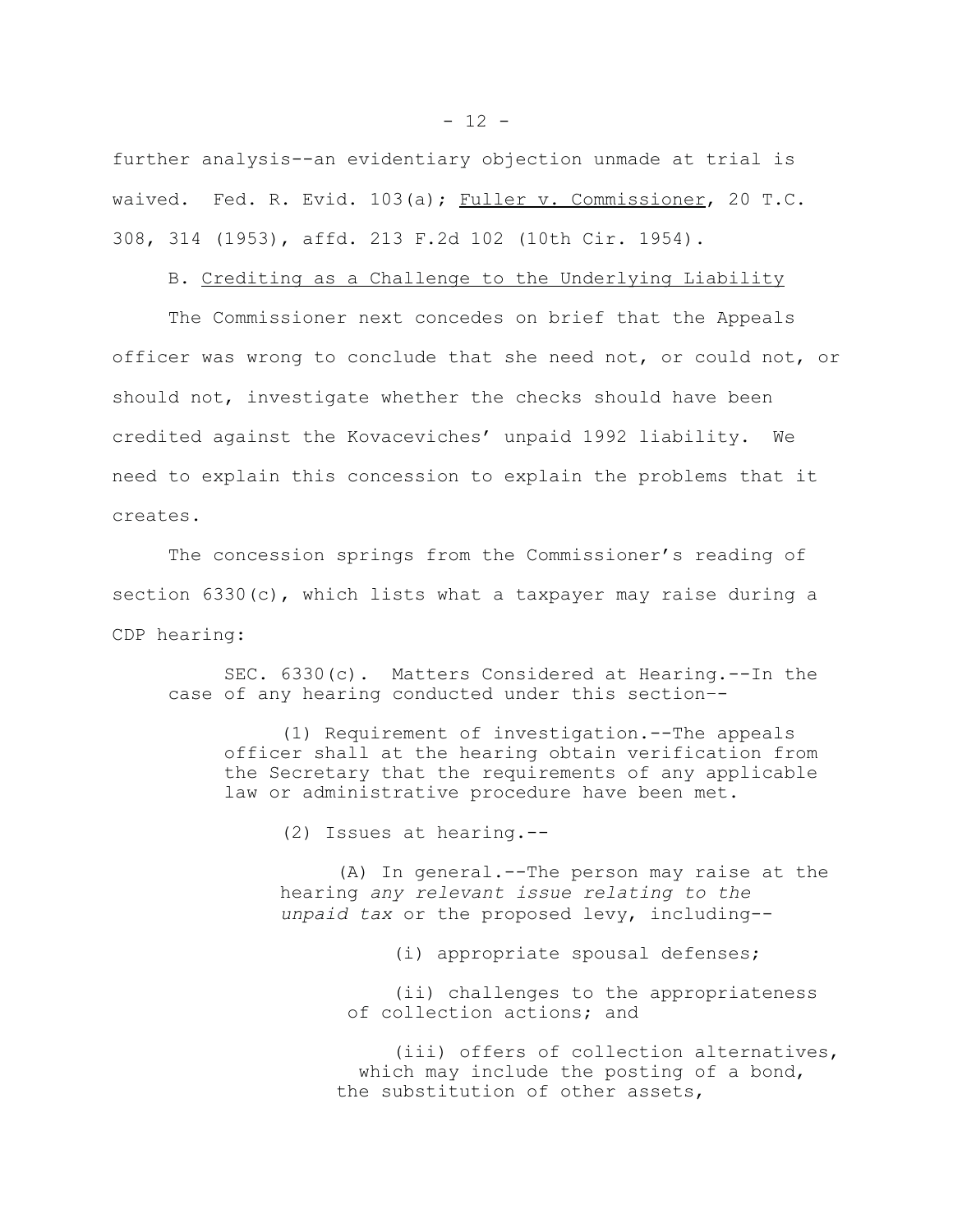installment agreement, or an offer-incompromise.

(B) Underlying liability.--The person may also raise at the hearing challenges to the  *existence or amount of the underlying tax liability* for any tax period if the person did not receive any statutory notice of deficiency for such tax liability or did not otherwise have an opportunity to dispute such tax liability. [Emphasis added.]

Because the Kovaceviches received a notice of deficiency for 1992, their "underlying liability" could not have been properly at issue in the CDP hearing. The Appeals officer clearly understood this as a general principle. The Kovaceviches do not, as is plain from their reliance on Perkins v. Commissioner, 129 T.C. 58, 64 (2007), a case in which the taxpayers could challenge the underlying deficiency because "no statutory notice of deficiency was sent to petitioner" for the year at issue. But the application of this general principle requires an answer to a more precise question: Is a dispute about whether a particular check should have been credited toward a particular tax liability a prohibited "challenge to the underlying tax liability?"

Our analysis requires a brief detour into tax jargon: liability, deficiency, and assessment. A tax *liability* is the tax imposed by the Code on a particular taxpayer for a particular tax year. Sec. 26(b)(1). For an individual who correctly reports his taxes, that liability is the amount of tax shown on his return. A *deficiency* is the difference between the amount of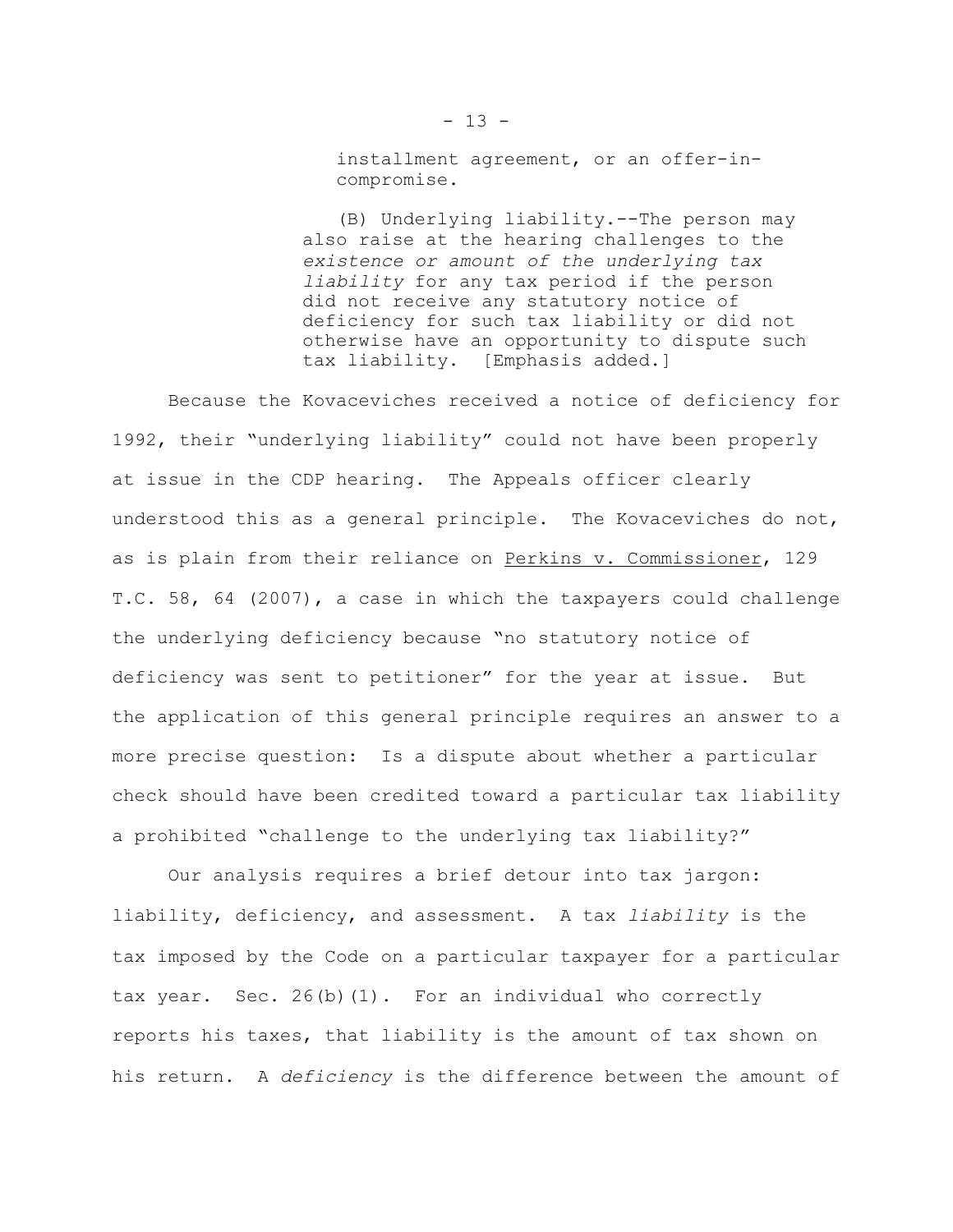a taxpayer's liability and the amount shown on his return--in other words, the difference between a taxpayer's liability under the Code and what he admits that he owes on his return. Sec. 6211. An *assessment* is the recording of a liability in the Commissioner's books. Sec. 6203.

With these definitions in place, it might seem at first reading that challenges to the proper crediting of checks that a taxpayer sends to the IRS are not "challenges to the underlying liability," because they don't raise questions of the amount of tax imposed by the Code for a particular tax year. They raise, instead, questions of whether that liability remains unpaid. The Commissioner agrees, arguing that "the very structure of section 6330 reinforces the distinction between liability and payment of unpaid tax." The Commissioner points out that section 6330(c)(2)(A) starts by saying, "the [taxpayer] may raise at the hearing any relevant issue relating to the *unpaid tax* . . . ," whereas section  $6330(c)(2)(B)$  says the taxpayer may raise challenges "to the existence or amount of the *underlying tax liability*" if the taxpayer has not received a notice of

 $- 14 -$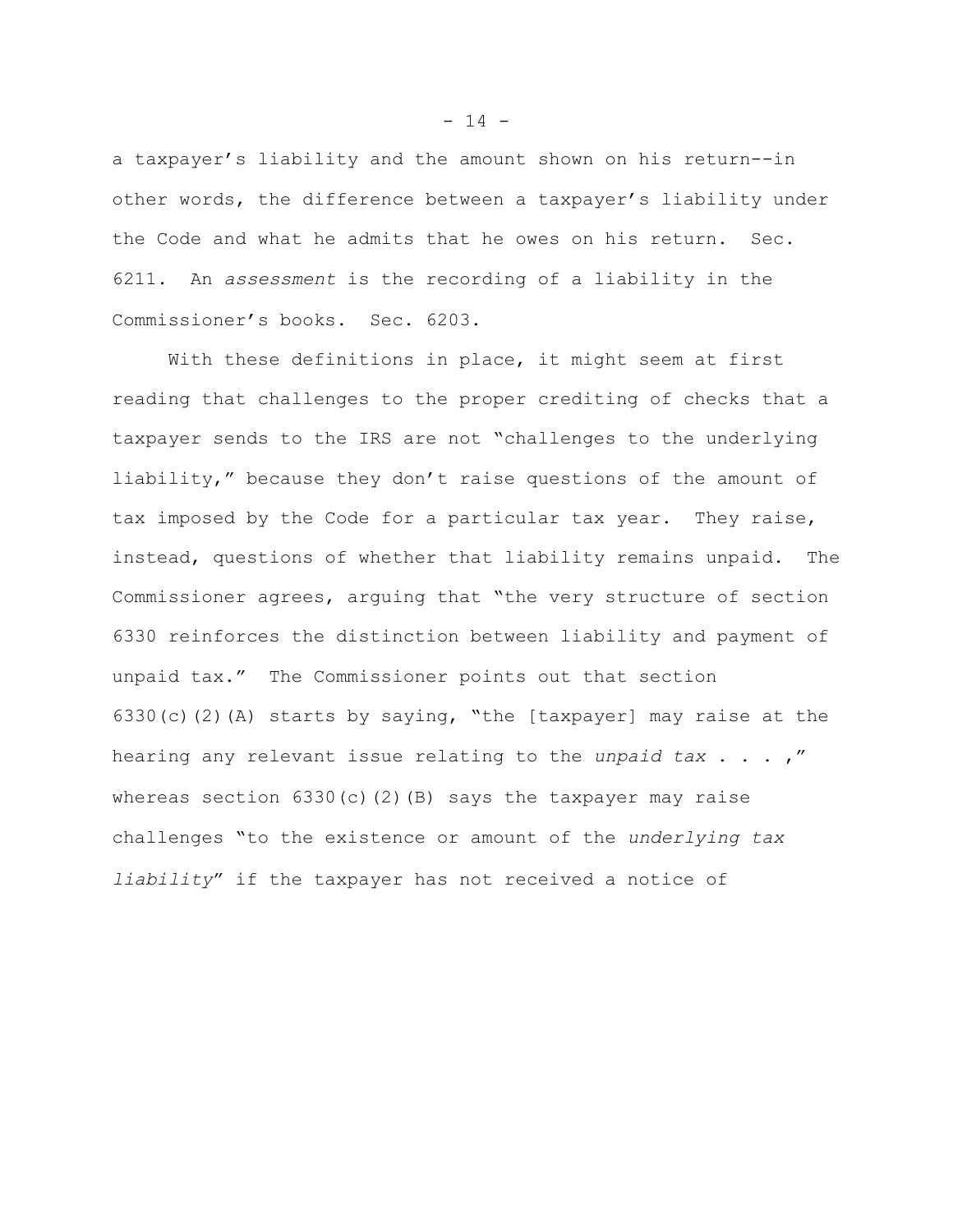deficiency.<sup>9</sup> (Emphasis added.) In Freije v. Commissioner, 125 T.C. 14, 26 (2005), we reasoned:

considering the terms of the statute in their ordinary meaning, a "relevant issue relating to the unpaid tax or the proposed levy" surely includes a claim, such as the one here, that the "unpaid tax" has in fact been satisfied by a remittance that the Commissioner improperly applied elsewhere.

So we agree with the Commissioner on this one, and hold that questions about whether a particular check was properly credited to a particular taxpayer's account for a particular tax year are not challenges to his underlying tax liability.10 The consequence here is that we review the Appeals officer's determination for abuse of discretion:

<sup>10</sup> We also carefully distinguish cases like Perkins and Landry v. Commissioner, 116 T.C. 60 (2001). In cases like these, taxpayers argue that they are due refunds from prior years that should be credited to their unpaid tax in a later year. Overpayments from one tax year can, under section 6513(d) and its regulations, be a credit toward the tax liability of the following year. We rule on such arguments under the Code provisions governing claims for refund, see secs. 6511, 6513, and treat them as raising a question of liability for that following tax year. See Landry, 116 T.C. at 62-63. If that's an argument the Kovaceviches are making, section  $6330(c)(2)(B)$  bars them from making it successfully because they already had a chance to contest their liability when they got a notice of deficiency.

<sup>9</sup> Another vocabulary problem is that "credit" can mean two different things in tax law. It can mean amounts subtracted from the computation of tax otherwise owed, rather than (as with deductions) from the amount of income on which the tax is computed. But it can also mean the reduction in unpaid liability that occurs when a taxpayer pays his tax and his account is "credited." The parties, and sometimes our own cases, don't always make this distinction clear.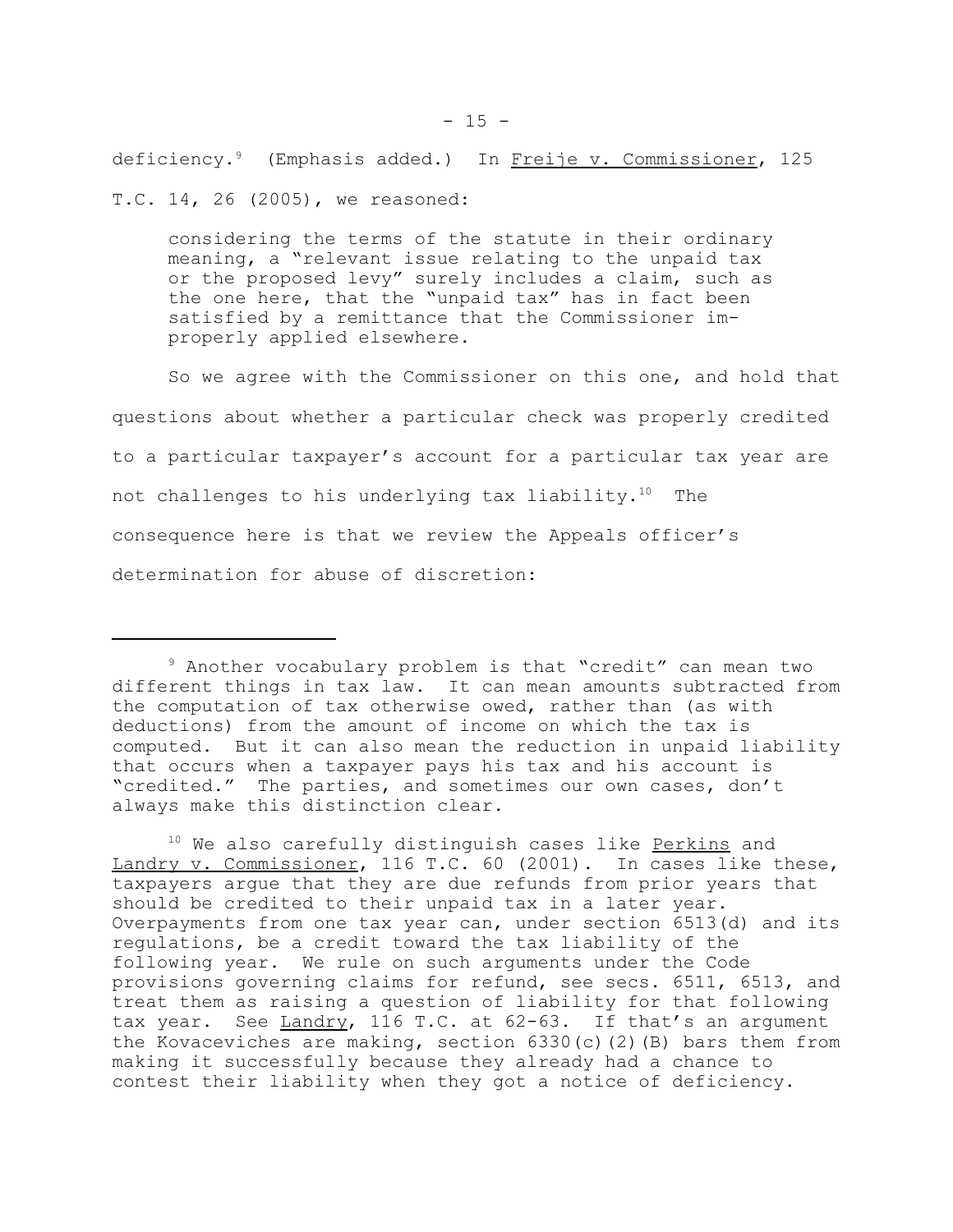Where the validity of the tax liability was properly at issue in the hearing  $\ldots$ . The amount of the tax liability will in such cases be reviewed by the appropriate court on a de novo basis. Where the validity of the tax liability is not properly part of the appeal, the taxpayer may challenge the determination of the appeals officer for abuse of discretion. H. Conf. Rept. 105-599, at 266 (1998).

See also, e.g., Sego v. Commissioner, 114 T.C. at 611; Goza v. Commissioner, 114 T.C. at 182-83. This means that we look to see if the Appeals officer's decision was grounded on an error of law or rested on a clearly erroneous finding of fact, or whether he applied the correct law to fact findings that weren't clearly erroneous but ruled in an irrational manner. Indus. Investors v. Commissioner, T.C. Memo. 2007-93 (citing United States v. Sherburne, 249 F.3d 1121, 1125-26 (9th Cir. 2001)); see also Cooter & Gell v. Hartmarx Corp., 496 U.S. 384, 402-03 (1990).

Our agreement with the Commissioner on this point, though, may end up causing him a problem--it means that the Appeals officer committed an error of law when she labeled the checkcrediting argument a challenge to the underlying liability. This means that she necessarily abused her discretion, unless her error was harmless. See Perkins, 129 T.C. at 70-71. The Commissioner points out to us two paths to a finding of harmlessness: that the Kovaceviches are barred from raising the checkcrediting issue by section 6330(c)(4) and the doctrine of *res judicata*, and that they would still lose because the IRS did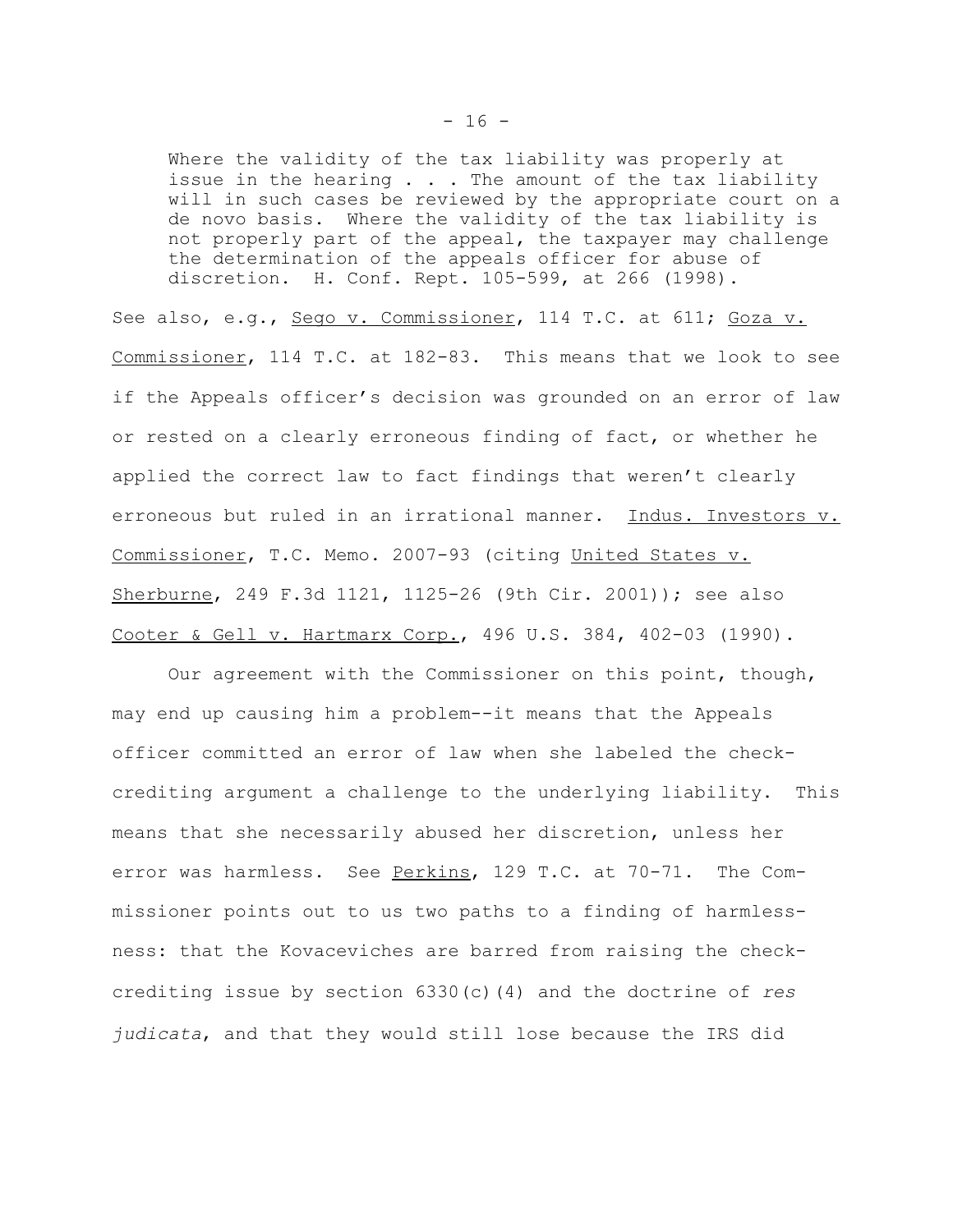correctly credit the checks against liabilities other than their unpaid 1992 individual income-tax liability.

## C. Section 6330(c)(4) and *Res Judicata*

Section 6330(c)(4) precludes a taxpayer from raising in a CDP hearing any "issue" that "was raised and considered at a previous hearing under section 6320 or in any other previous administrative or judicial proceeding." The Kovaceviches raised--and we did consider--the issue of check 3747 during their deficiency trial. Kovacevich v. Commissioner, No. 12815-99 (T.C. Jan. 15, 2004) (decision). Therefore, the Code itself would preclude us from addressing this check during the collections stage. But Rule 39 requires a party to specially plead "any matter constituting an avoidance or affirmative defense, including res judicata." Whether preclusion under section 6330(c)(4) is "a matter" that must be pleaded as an affirmative defense is unclear. If it is, then there's a problem, because the Commissioner didn't raise the issue in his answer. But we'll just note the problem as one we'll save for a later case--it would affect at most only one of the disputed checks.

The Commissioner next argues that the Kovaceviches could have raised the proper crediting of these checks in previous litigation, even though they didn't. This is an argument about *res judicata*. But applying *res judicata* in this case turns out to be quite complicated. The first problem for the Commissioner

 $- 17 -$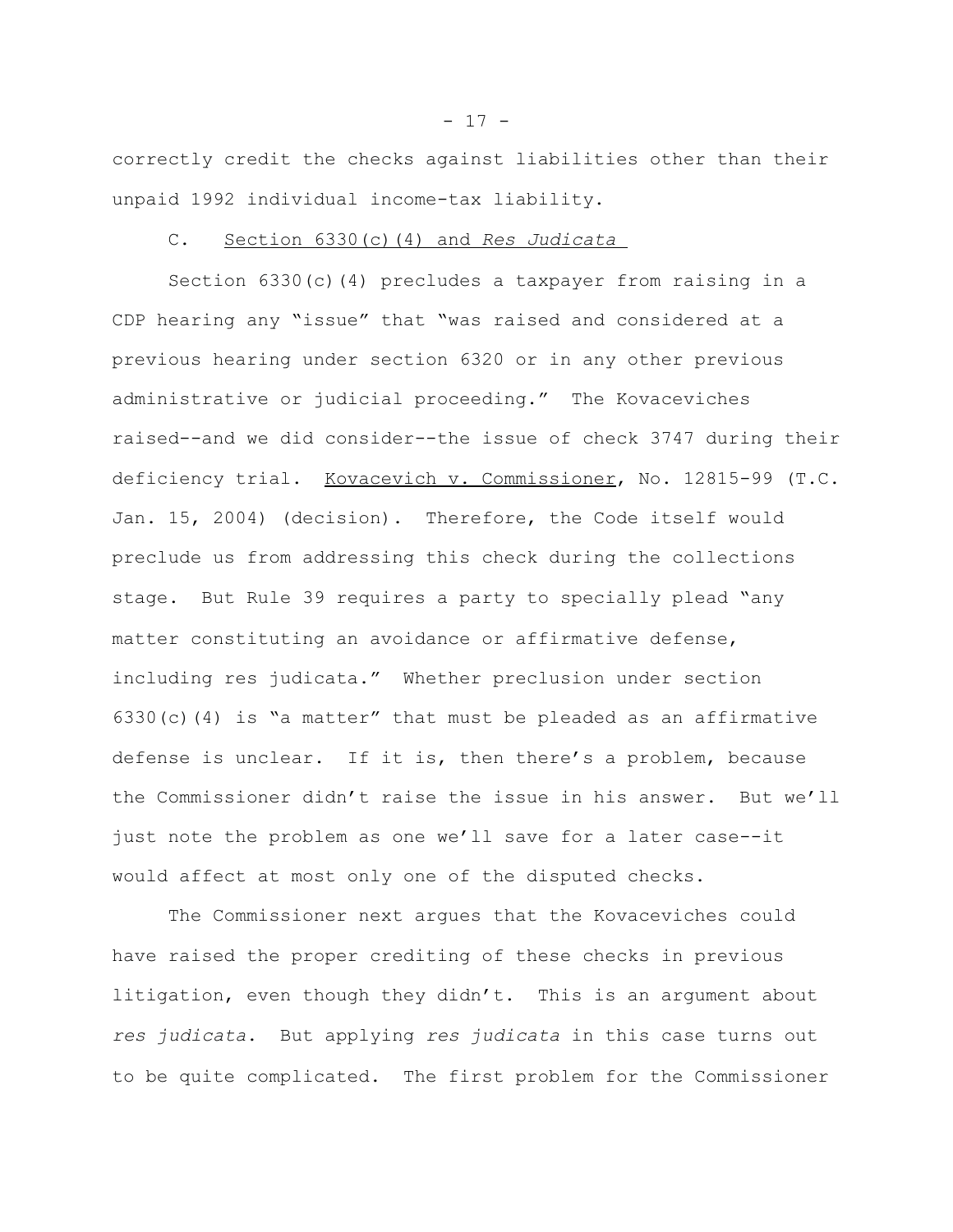is that, as with his section  $6330(c)(4)$  argument, he raised it for the first time in his posttrial brief**.** *Res judicata* is definitely an affirmative defense, yet it is nowhere in the Commissioner's answer and didn't come up at trial. $11$  A second problem is that it's not at all clear that questions of whether the IRS credited particular checks correctly have to be raised in a deficiency case. $12$  And even in the Kovaceviches' 1992 deficiency case only one check, number 3747, was actually mentioned in the computations, when we found that it was a check "credited to previous years for employment taxes owed by the corporation's liabilities relating to 1988, 1989, and 1990." Kovacevich v. Commissioner, No. 12815-99 (T.C. Jan. 15, 2004) (decision). (The Kovaceviches presumably could have also raised the crediting of check 7438, because they wrote it in 1995.)

The check numbered 10161 was written in September 2003, after the trial but before entry of the Rule 155 computations, and the last two checks, 7461 and 10376, were written after we had already entered decision. So it's not at all clear that questions about the proper crediting of particular payments are

 $11$  Instead, the Commissioner pleaded section 6330(c)(2)(B) as an affirmative defense in his answer.

<sup>&</sup>lt;sup>12</sup> The application of payments is almost always part of overpayment cases where the final decision document includes a statement of account showing assessments and payments. See sec. 6512(b)(3); Internal Revenue Manual pt. 35.8.6.3.1.3 (Aug. 11, 2004).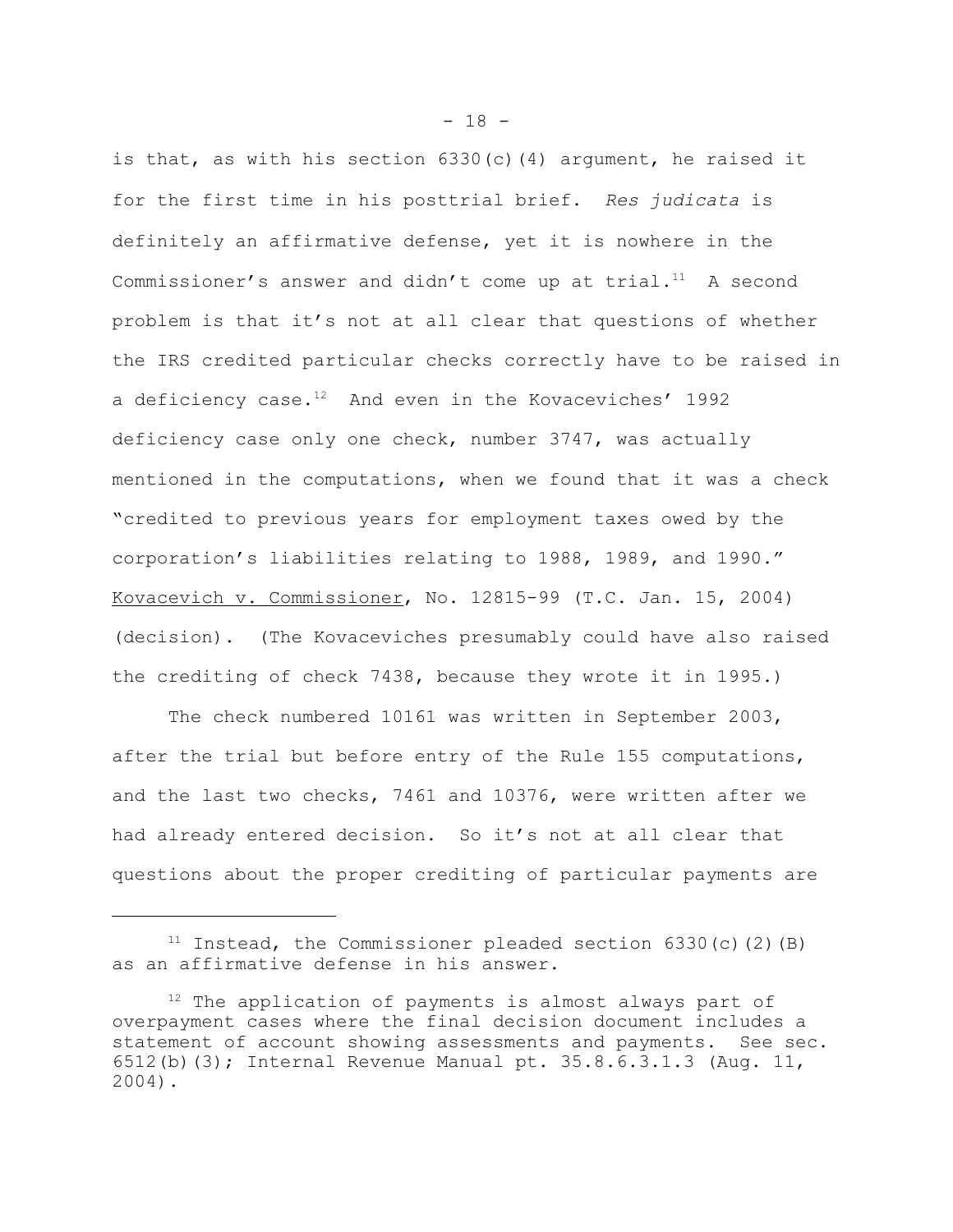part of the same "claim," and so precluded by *res judicata*, as is the proper computation of tax liability. It is clear that in the circumstances of this case--where at least some of the checks could not have been brought to our attention because they hadn't been written yet--we would still need to proceed to the question of whether the IRS properly credited them. So we will sidestep this question too.

That leaves us with the decisive question of whether the IRS properly credited the disputed checks. The Kovaceviches make two arguments. The first is that the checks were credited to the wrong tax years. The second is that overpayments of employment taxes for some years should have been carried over to reduce their 1992 income-tax liability.

# II. Crediting of the Checks at Issue Here

A taxpayer who makes a voluntary payment may designate which liability he or she wishes to pay. Tull v. United States, 69 F.3d 394, 396 (9th Cir. 1995); see also Rev. Proc. 2002-26, 2002- 1 C.B. 746. We find that all the Kovaceviches' payments were voluntary, so their designation controls.

Check 3747, for \$21,985.48, was written on the account of Robert E. Kovacevich, P.S., on March 30, 1991. The check bears the employer identification number of Robert E. Kovacevich, P.S., and directs that it should be credited for "Employment tax 3-31- 88-9/30/88, 1989, 3/31/89-9/30/89, 3/31/90, 9/30/90." The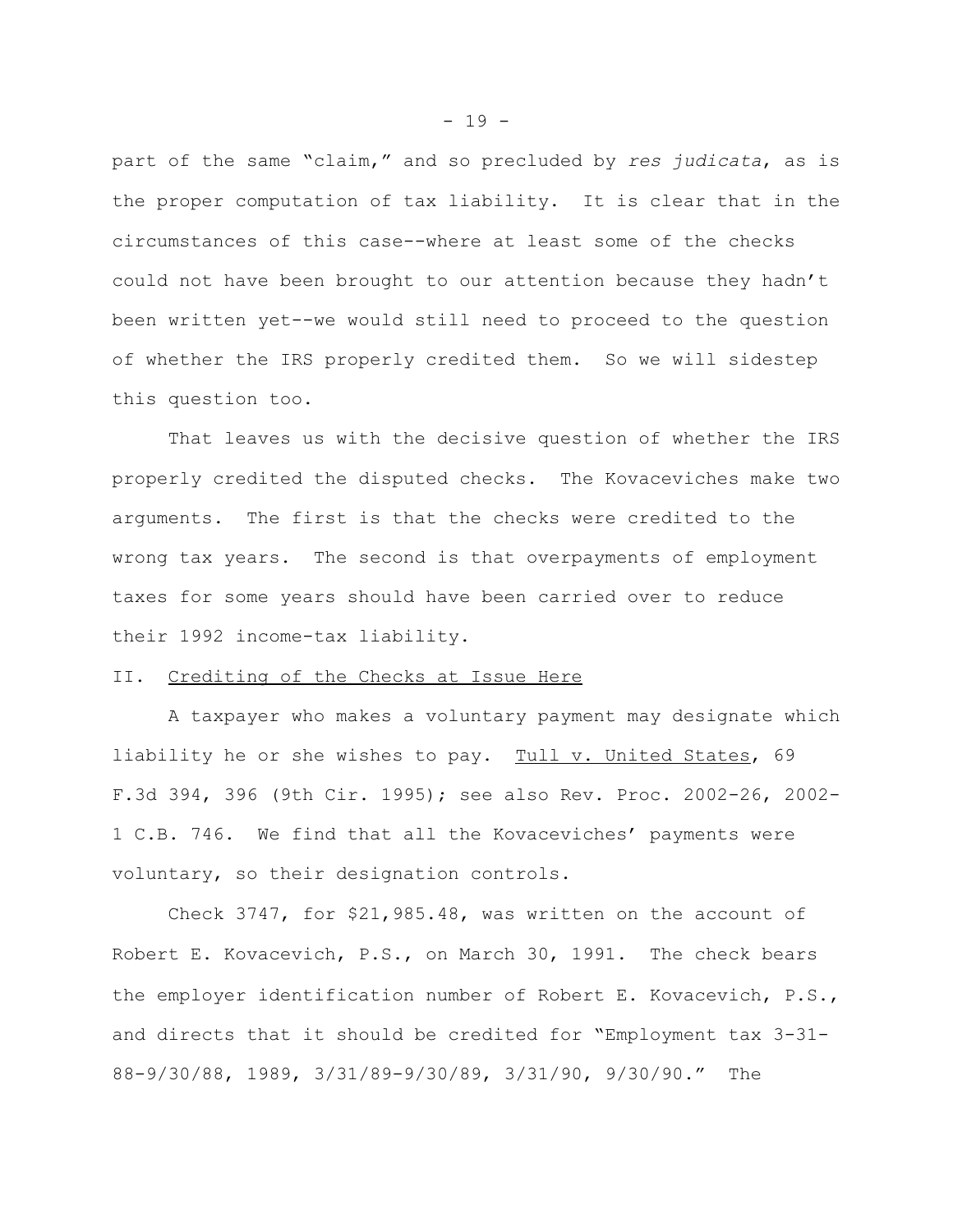Appeals officer did not research this check, and the Commissioner entered no transcripts for tax years before 1992 into evidence at trial. However, the Appeals officer wrote in the Notice of Determination that this check pertained to "years outside the CDP." This finding was not an abuse of discretion; it was not clear error for her to determine that this check was meant to pay for years before 1992 and was meant to reduce the firm's own unpaid tax liabilities. And, if it is up to us to make a finding of our own on the basis of the trial record, we find it more likely than not that the check was credited as the Kovaceviches wished.

Check number 7438, for \$22,583.20, was written on the account of Robert E. Kovacevich, P.S., on September 30, 1995. It reads "941 taxes 3/31/92-12/31/92; 941 taxes 3/31/93-12/31/93. For payment of 941 taxes only no interest or penalties." This check also has the firm's employer identification number on it. The back of this check bears an obscured document locator number  $(DLN)^{13}$  which reads in part "291172772." This matches an October 4, 1995 IRS computer-transcript entry labeled "payment" for Western Management's tax period ending March 1992. This makes it highly likely that check 7438 is the very same check that

 $-20 -$ 

<sup>&</sup>lt;sup>13</sup> The IRS assigns a DLN to each document it processes. IRS employees can then refer to the DLN to find out which taxpayer sent the document and where the document is stored.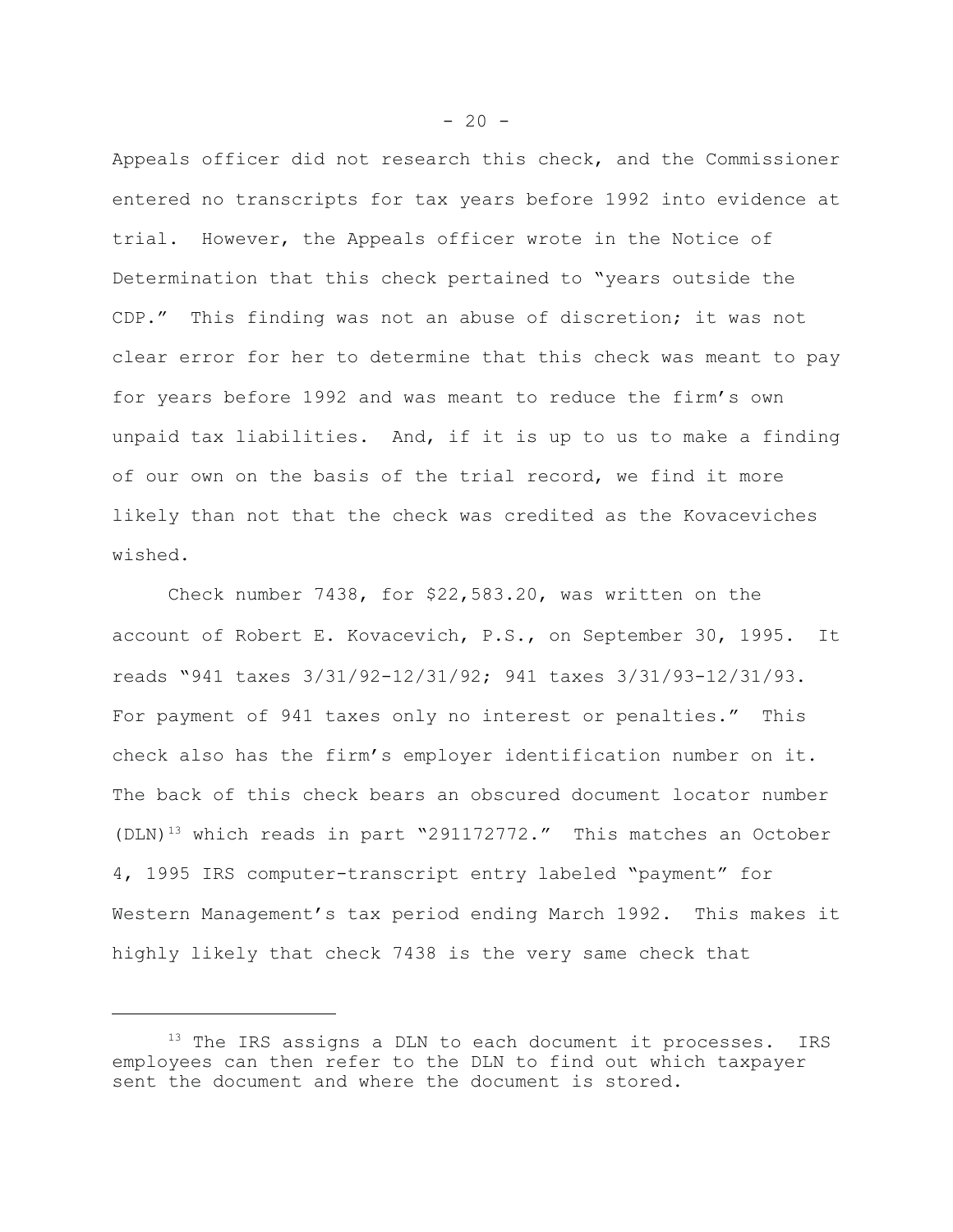triggered the refund litigation in the Court of Federal Claims. As the opinion in that case states:

On September 30, 1995, a check in the amount of \$22,530.20 from account no. \*\*\* [XXXXX-XXX] was paid to the Internal Revenue Service. \*\*\* The check was paid on amounts billed by the IRS for alleged FICA, FUTA, and other employment taxes solely on a dispute of one worker Robert Kovacevich for the calendar year 1992.

Western Management, 45 Fed. Cl. at 548. This reading is confirmed by the 1992 Western Management transcript, which indicates that the Kovaceviches began refund litigation for that year in May 1997. The transcript shows that Western Management got a refund of \$3,961.04 for 1992; this corresponds to the amount of check 7438 less the additional tax assessed plus interest and penalties.14 We therefore find that the Appeals officer committed no clear error in concluding that the IRS did credit this check according to the taxpayer's wishes; all the facts strongly indicate it was meant to pay the firm's tax debt, not the Kovaceviches'.

The Kovaceviches wrote check 10161 September 29, 2003. They directed that this \$7,682 check be put toward "Payment of employment tax Western Management Inc. For 6672 penalty to withholding tax only. No interest or penalty payment. Directed payment for 1994 taxes of Robert E. Kovacevich classified as employee."

<sup>&</sup>lt;sup>14</sup> There is a discrepancy of \$94.04 between the check and the transcript entry, but the parties did not address it. We find it to be immaterial.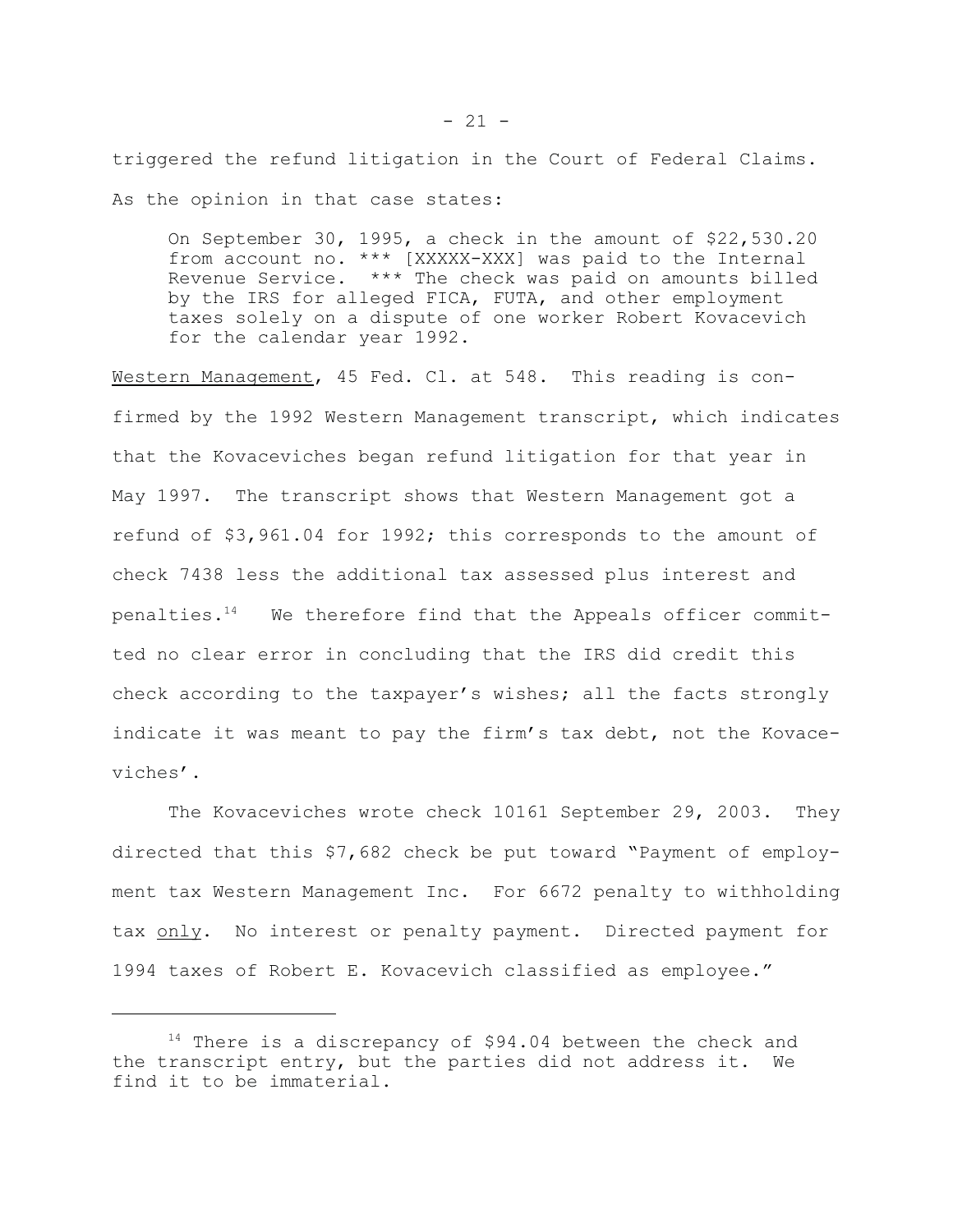Analyzing the crediting of this check is complicated; although Western Management's employer identification number is handwritten at the top, Robert's Social Security number and the words "1994 tax" are typed at the bottom. This makes the job of discerning the Kovaceviches' intended crediting very confusing. On the one hand, they designated it for payment of the "6672 penalty." On the other, it also has Robert's Social Security number typed on the check and a second note directing that it should be put toward "1994 taxes of Robert E. Kovacevich." This suggests it should pay his tax. If we had a third hand, we could also point out that it's designated for "payment of employment tax Western Management Inc.," indicating payment of 941 taxes, reinforced by the handwritten employer identification number on the check.

The Commissioner apparently resolved this issue by crediting the checks to Western Management's account. The DLN on the back of the check is 29117282040043; this matches an October 3, 2003 entry on Western Management's account transcript showing a \$1,920 payment for the firm's first quarter 1994 taxes. The Appeals officer found that the IRS had credited the remainder of the check to the rest of Western Management's 1994 tax year. The following payment entries appear in the transcripts:

 $- 22 -$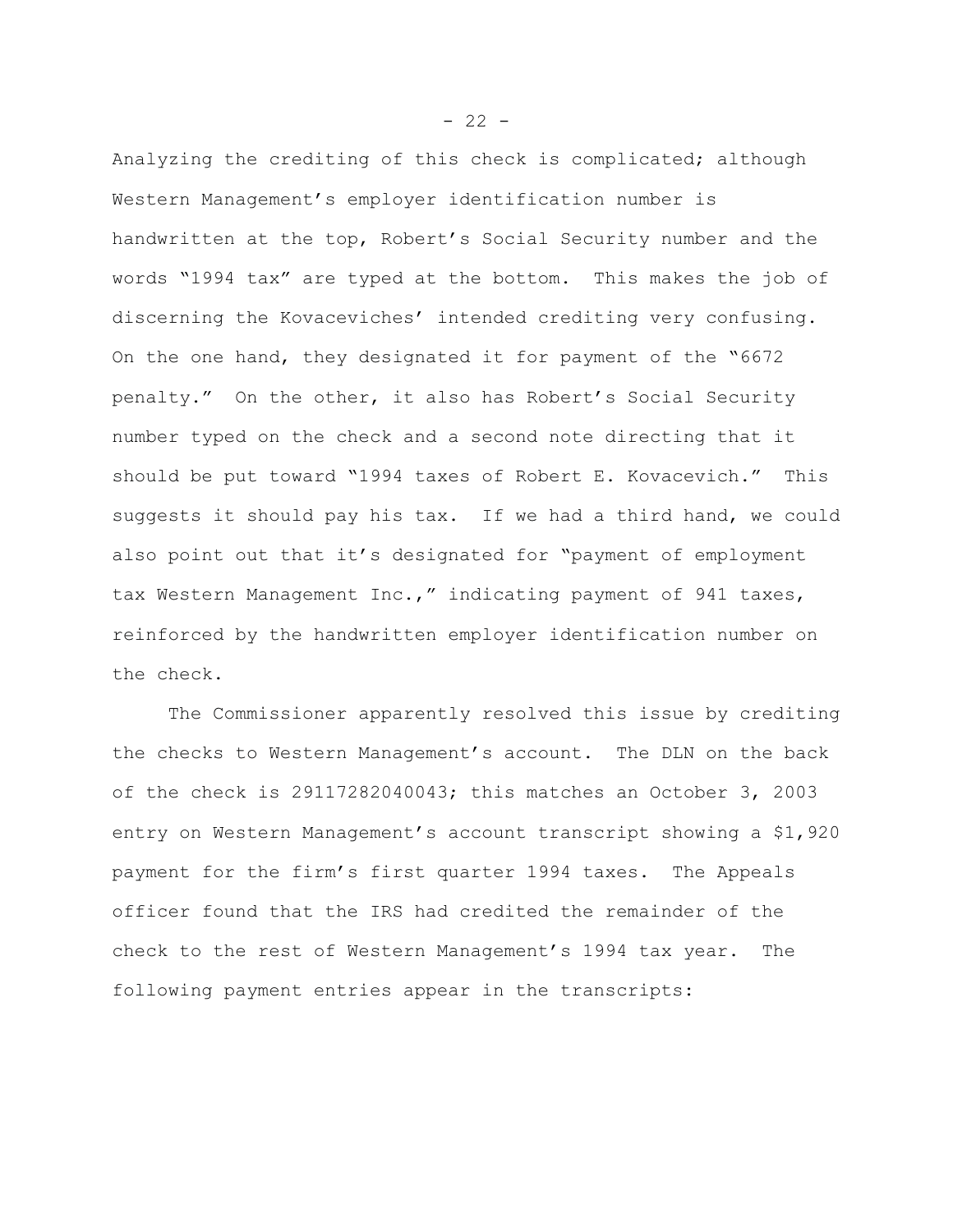| Period   | Payment Amount | Payment Date |
|----------|----------------|--------------|
| 3/31/94  | \$1,920.50     | 10/3/03      |
| 6/30/94  | \$1,920.50     | 10/3/03      |
| 9/30/94  | \$1,920.50     | 10/3/03      |
| 12/31/94 | \$1,920.50     | 10/3/03      |

Based on the evidence, the Appeals officer did not abuse her discretion in finding that the check was credited across all four quarters of Western Management's 1994 tax year. It was also not clear error for her to find that this accorded with the taxpayer's confusing directions--those directions as stated on the check could have supported any one of three different conclusions as to their intentions. "Where there are two permissible views of the evidence, the factfinder's choice between them cannot be clearly erroneous." Anderson v. City of Bessemer City, 470 U.S. 564, 574 (1985). And, of course, none of the three plausible interpretations of the ambiguous directions has anything at all to do with the Kovaceviches' 1992 income tax.

Check 10376 was for \$7,514.40 and dated April 28, 2004. It was drawn from the personal account of Robert and Yvonne Kovacevich, but written on it is "Payment of employment tax ONLY Western Management Inc. Directed payment for TAX ONLY 1994 for Robert E. Kovacevich classified as employee." The only identification number on the check is Western Management's. And that is what we find was done: On Western Management's transcript for March 1994, there is an entry for a "subsequent payment" of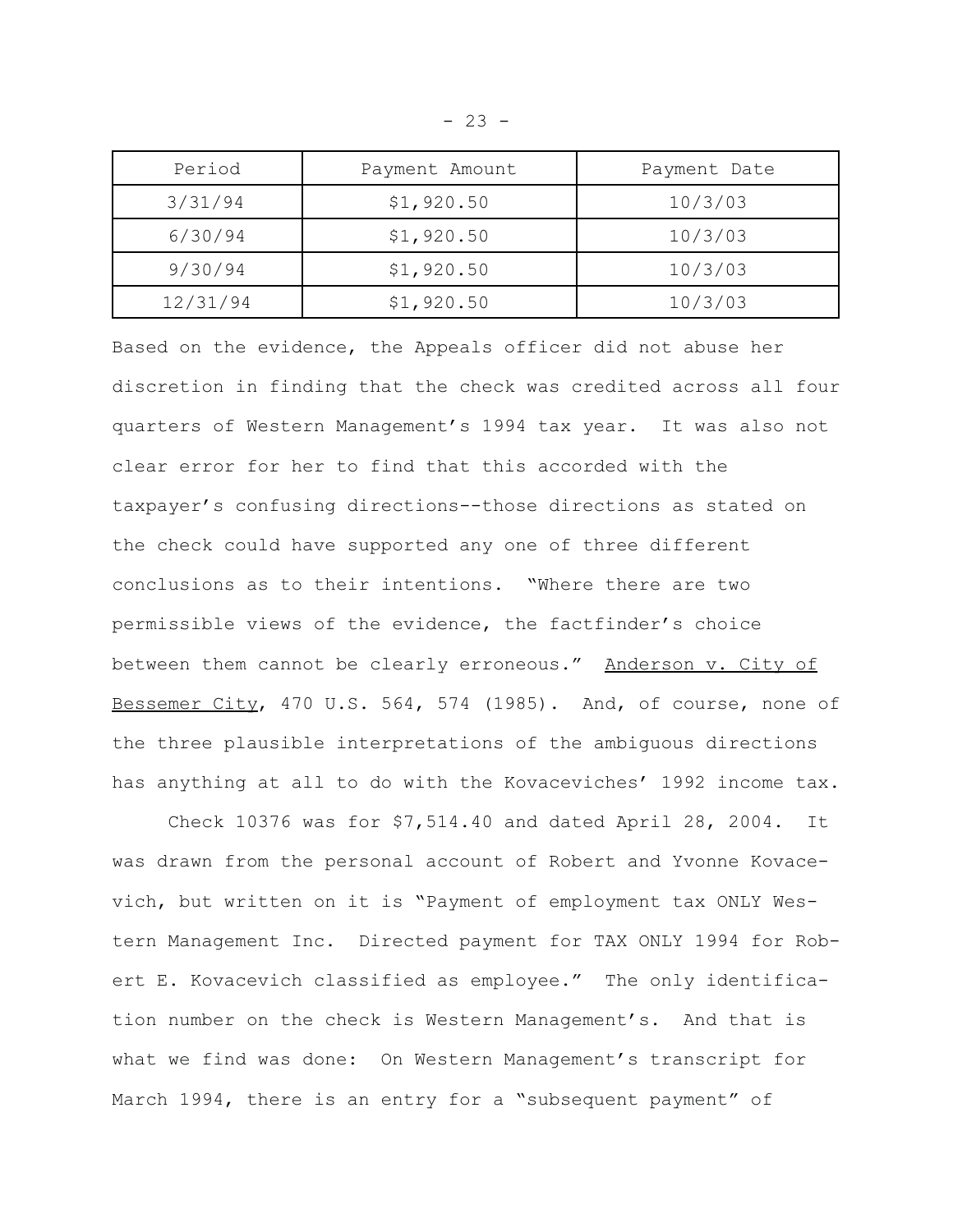\$7,514.40. Although some of the numbers on the back of the check are obscured, the digits "31105004" are clear and match the DLN on the transcript corresponding to the May 3, 2004 payment. The Appeals officer didn't analyze where this check went--remember, it was the check the Kovaceviches introduced only at trial. But it's plain to us that when they wrote it, the Kovaceviches designated the check to pay 1994 taxes. The 1994 tax quarters for Western Management do not overlap with the Kovaceviches' 1992 individual tax year, so we find that the Commissioner properly did not credit it to the Kovaceviches' individual account.

The Appeals officer addressed the last of these five checks, number 641 for \$8,276.50, by verifying that it had been applied to Western Management's deficiency for the first quarter of 1995. The Kovaceviches wrote this on November 23, 2004, directed that it should be put toward the "6672 penalty on 3/27/1995," and wrote Robert Kovacevich's Social Security number on it. The Western Management transcript for the period ending March 31, 1995 has an entry on November 23, 2004 for a "subsequent payment - trust fund" in the amount of \$8,276.50. The number printed on the back of the check again matches the "DLN" indicated on Western Management's transcript.

The Kovaceviches plausibly argue that they wanted this payment applied to Robert's 1995 trust-fund-recovery penalty under section 6672, not to Western Management's 941 taxes for

 $- 24 -$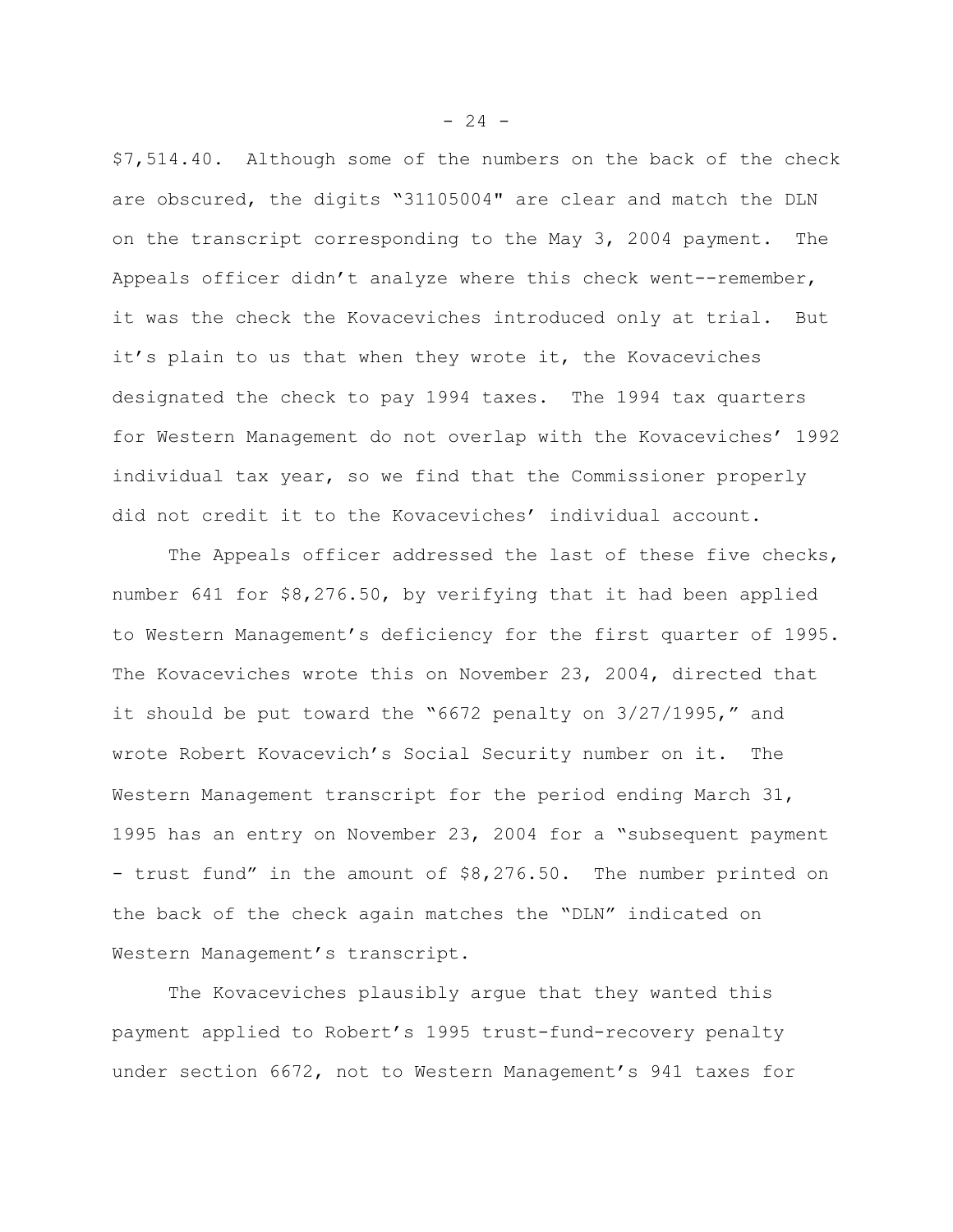1995. But their argument misses the point--this case is about the Kovaceviches' unpaid 1992 tax liability. We simply lack jurisdiction over 1995 taxes when they do not affect the tax year covered by the notice of determination in front of us. Freije, 125 T.C. at 25.

 Robert even admitted at trial that he wanted this applied to the 1995 section 6672 penalty, but stressed that he also asked the Appeals officer to credit it to his 1992 income tax deficiency. The Kovaceviches made no coherent argument as to why this amount should be applied to both the 1995 penalty and their 1992 income tax. The only possible question is whether the check should have been applied to cover 941 taxes or 6672 penalties for 1995, but 1995 isn't the year in front of us and doesn't directly affect the year that is. Any mistake the Appeals officer made in finding that the check was credited according to the Kovaceviches' wishes is harmless error. We also find no support for Robert's somewhat puzzling general assertion that the payments should be applied toward both Western Management's liability and to his individual liability. Section 6521 does mitigate the effect of the statute of limitations if self-employment income is recharacterized as wage income, so that self-employment taxes already paid can be credited toward the employer's liability. Robert, however, seems to think that the taxes owed by Western Management exactly equal the taxes paid by him, amounting to a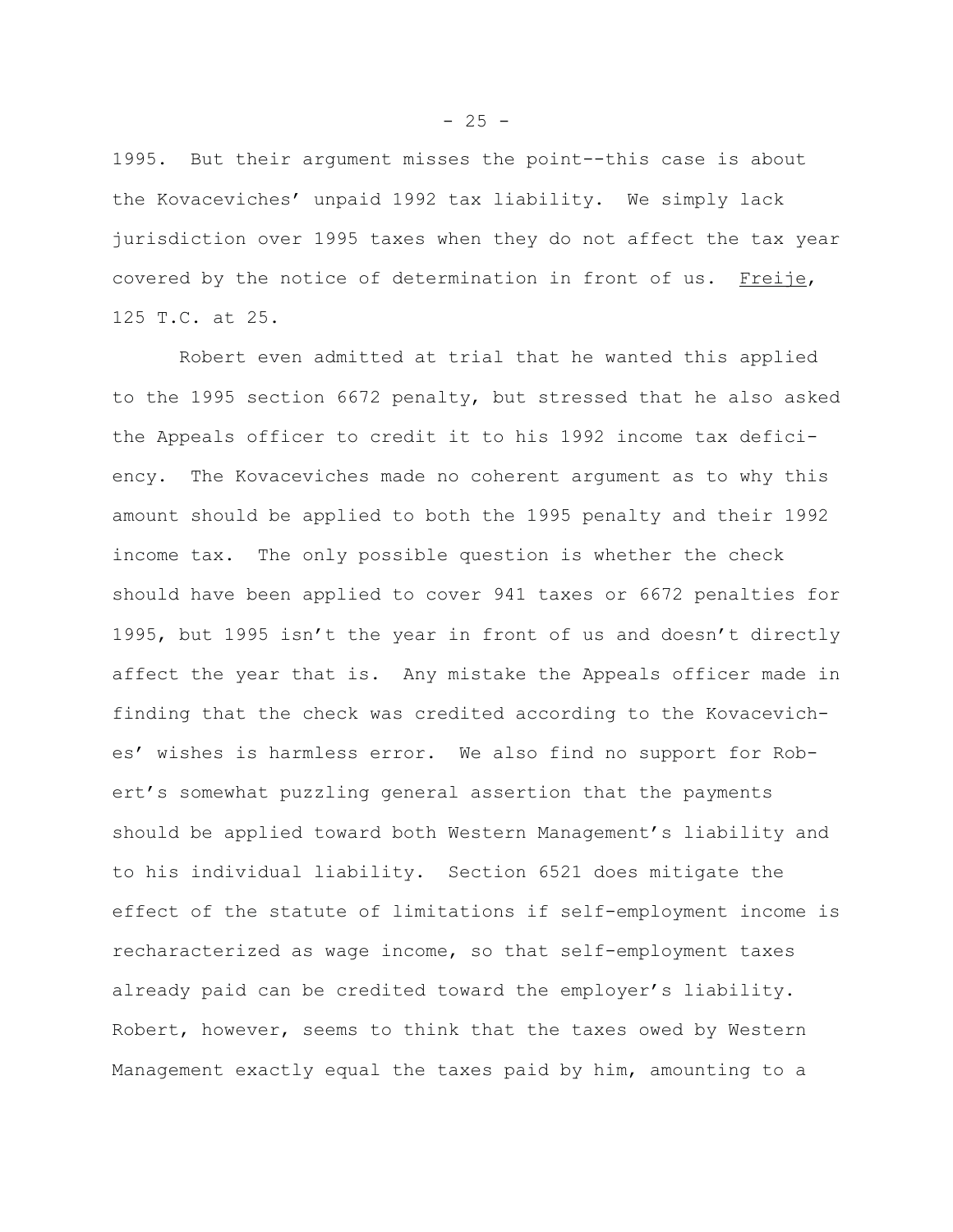wash. This isn't the case; Robert underreported his income in 1992 by \$45,000. Nobody has yet paid the taxes--either employment or income tax--on this extra income. The deficiency for 1992 also reflected a higher liability because the Commissioner denied some of the Kovaceviches' Schedule C deductions. So any error committed by the Appeals officer was doubly harmless--not only were the checks properly credited to years other than 1992, but they wouldn't have satisfied the Kovaceviches' unpaid tax liability for that year even if they had been applied to 1992.

#### III. Contribution Basis

The Kovaceviches briefly argue about something called "contribution basis." They believe the Commissioner overcollected employment taxes for 1988, 1989, and 1990 by applying check number 3747 to that debt, and should therefore credit the overpayments toward their 1992 deficiency.

The Kovaceviches are partly correct about the "contribution basis;" section 3121(a) exempts from wages subject to part of the FICA tax:

that part of the remuneration which, after remuneration  $*$ \* equal to the contribution and benefit base (as determined under section 230 of the Social Security Act) with respect to employment has been paid to an individual by an employer during the calendar year with respect to which such contribution and benefit base is effective, is paid to such individual by such employer during such calendar year. \* \* \*

We sidestep the problem (and the need to parse the passage just quoted): The short answer to the Kovaceviches' argument is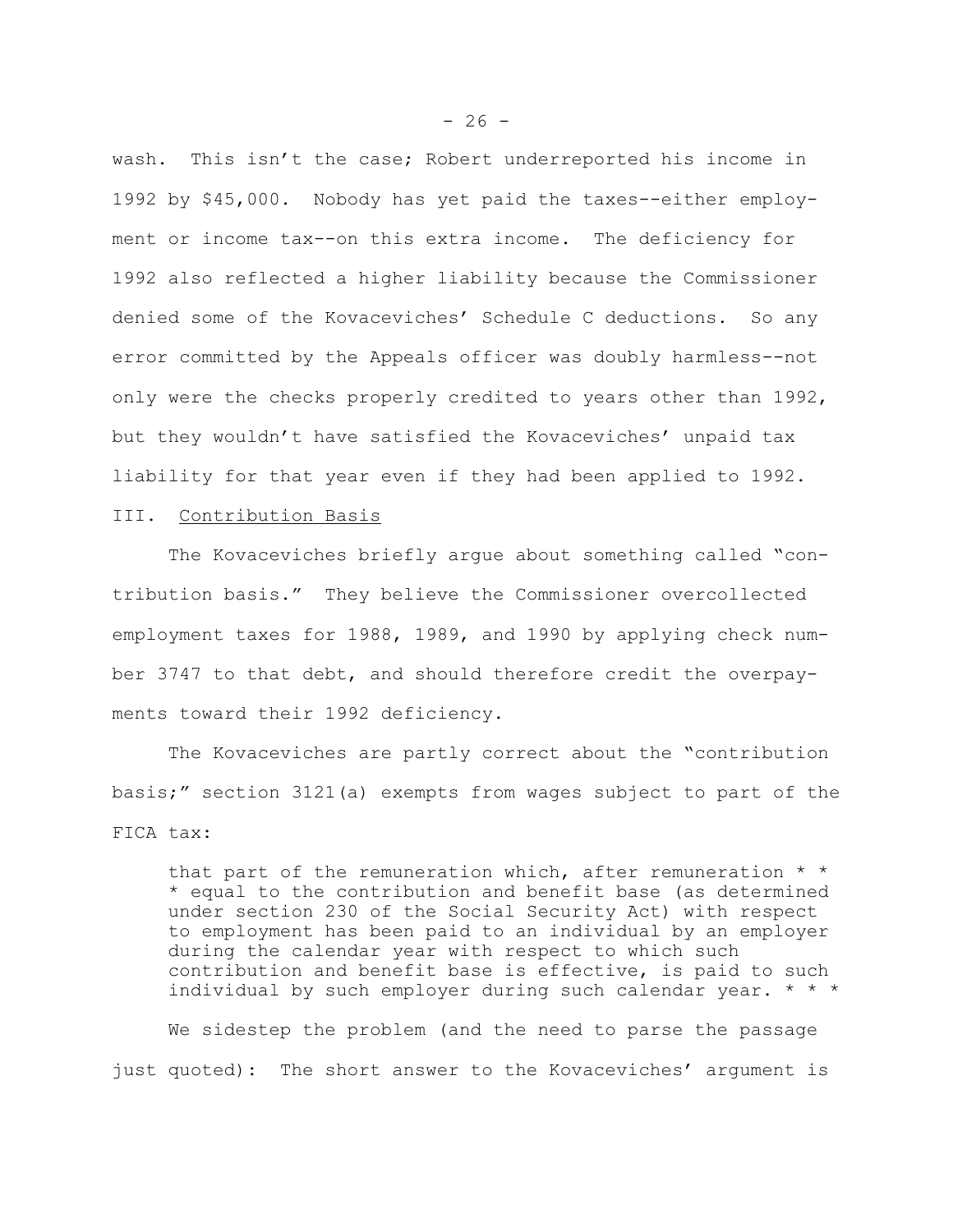that they didn't provide any evidence that they met the requirements for this exemption. They didn't enter into evidence their tax returns or other evidence of Robert's income for 1988-90. They also didn't tell us (or the Appeals officer) specific amounts that should be credited toward 1992 or how those credits reduce the deficiency. This attack on the notice of determination must also fail.

## IV. Social Security Payments

The Kovaceviches finally urge us to find an abuse of discretion in the Appeals officer's refusal to send information about their additional income to the Social Security Administration. Although this seems like a strange line of argument, it has reallife effects on the Kovaceviches. They argue that if the Commissioner told the SSA about the additional 1992 income on which they must now pay taxes, they could increase their monthly Social Security payout by a small amount.

We are sympathetic to this desire to increase their retirement income. But a CDP hearing is not the right forum--getting information from the IRS to the SSA about whether Social Security taxes have been paid is not an issue related to an unpaid tax and

 $- 27 -$